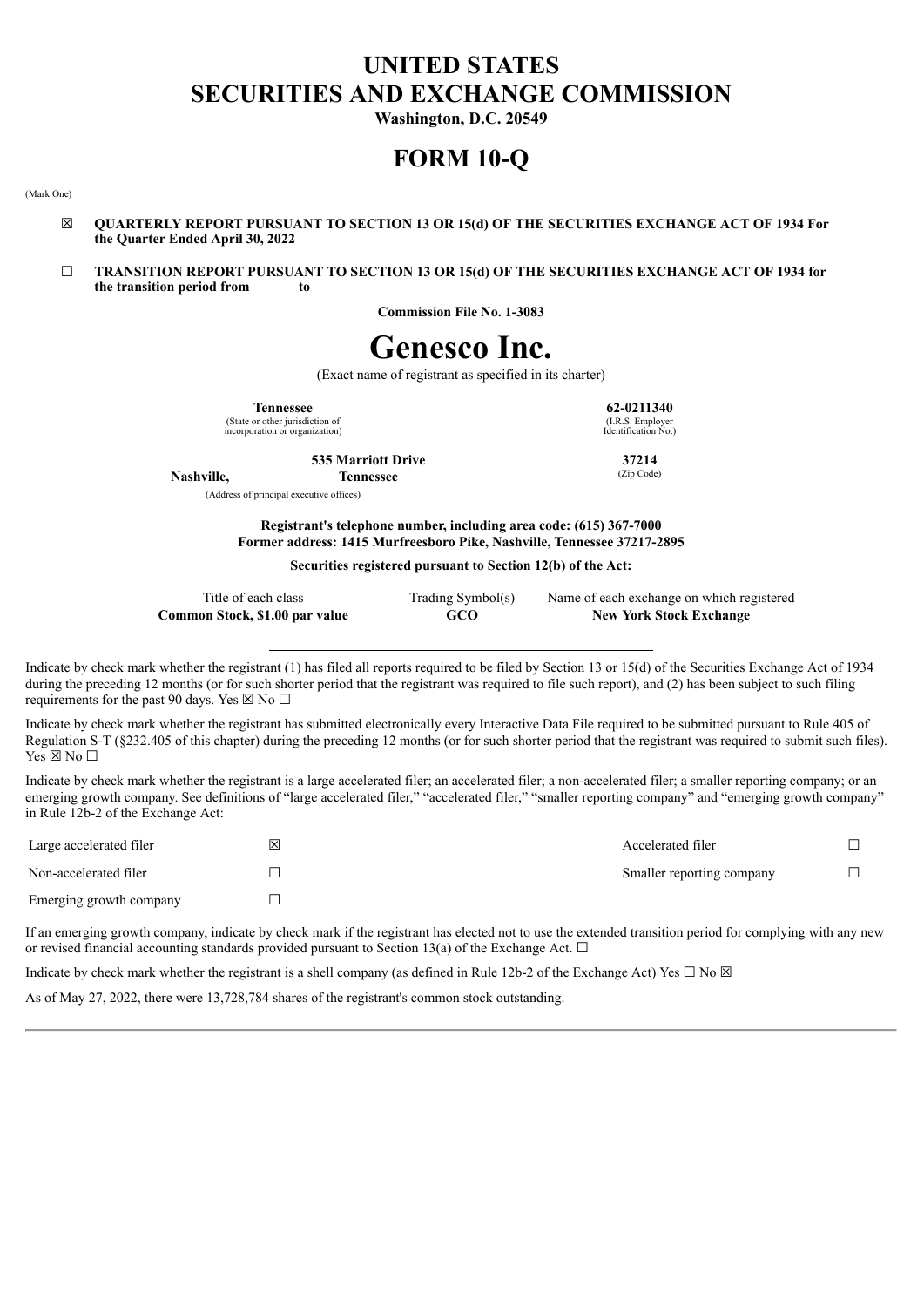# **Part I. Financial [Information](#page-3-0)**

| Item 1. Financial Statements (unaudited):                                                                     |    |
|---------------------------------------------------------------------------------------------------------------|----|
| Condensed Consolidated Balance Sheets - April 30, 2022, January 29, 2022 and May 1, 2021                      | 4  |
| Condensed Consolidated Statements of Operations - Three Months ended April 30, 2022 and May 1, 2021           |    |
| Condensed Consolidated Statements of Comprehensive Income - Three Months ended April 30, 2022 and May 1, 2021 | 6  |
| Condensed Consolidated Statements of Cash Flows - Three Months ended April 30, 2022 and May 1, 2021           |    |
| <u>Condensed Consolidated Statements of Equity - Three Months ended April 30, 2022 and May 1, 2021</u>        | 8  |
| <b>Notes to Condensed Consolidated Financial Statements (unaudited)</b>                                       | 9  |
| <u>Item 2. Management's Discussion and Analysis of Financial Condition and Results of Operations</u>          | 15 |
| Item 3. Quantitative and Qualitative Disclosures about Market Risk                                            | 21 |
| Item 4. Controls and Procedures                                                                               | 21 |
| <b>Part II. Other Information</b>                                                                             | 22 |
| Item 1. Legal Proceedings                                                                                     | 22 |
| Item 1A. Risk Factors                                                                                         | 22 |
| <u>Item 2. Unregistered Sales of Equity Securities and Use of Proceeds</u>                                    | 22 |
| Item 6. Exhibits                                                                                              | 23 |
| <b>Signature</b>                                                                                              | 24 |
|                                                                                                               |    |
|                                                                                                               |    |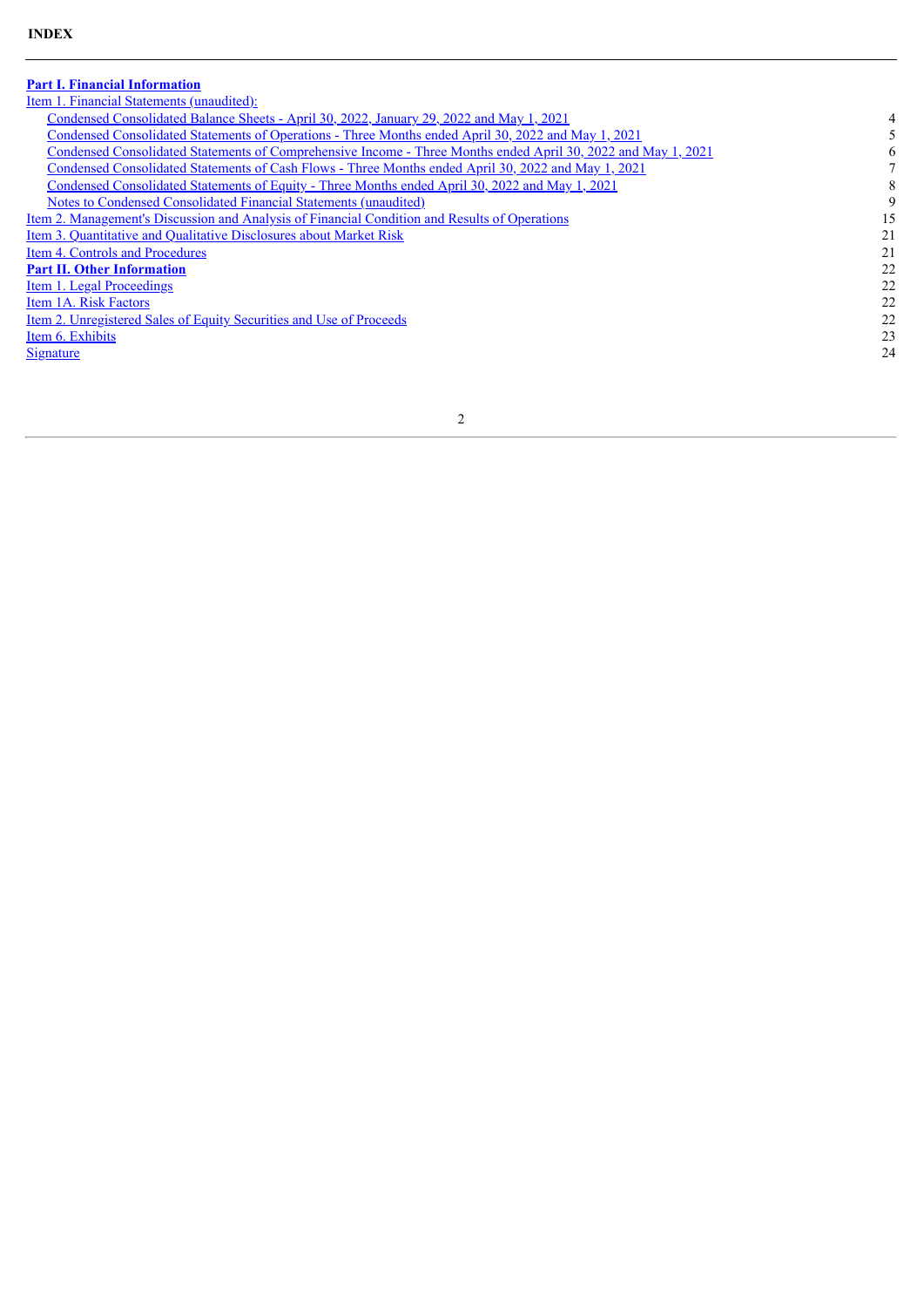# **CAUTIONARY NOTICE REGARDING FORWARD-LOOKING STATEMENTS**

Statements in this Quarterly Report on Form 10-Q include certain forward-looking statements, which include statements regarding our intent, belief or expectations and all statements other than those made solely with respect to historical fact. Actual results could differ materially from those reflected by the forward-looking statements in this Quarterly Report on Form 10-Q and a number of factors may adversely affect the forward-looking statements and our future results, liquidity, capital resources or prospects. These include, but are not limited to, risks related to public health and safety issues, including, for example, risks related to the ongoing novel coronavirus ("COVID-19") pandemic; disruptions to our business, sales, supply chain and financial results; the level of consumer spending on our merchandise and interest in our brands and in general, the level and timing of promotional activity necessary to maintain inventories at appropriate levels; our ability to pass on price increases to our customers; the timing and amount of any share repurchases by us; risks related to doing business internationally, including the manufacturing of a portion of our products in China; the imposition of tariffs on products imported by us or our vendors as well as the ability and costs to move production of products in response to tariffs; our ability to obtain from suppliers products that are indemand on a timely basis and effectively manage disruptions in product supply or distribution; unfavorable trends in fuel costs, foreign exchange rates, foreign labor and material costs; a disruption in shipping or increase in cost of our imported products, and other factors affecting the cost of products; our dependence on third-party vendors and licensors for the products we sell; the effects of the withdrawal of the United Kingdom ("U.K.") from the European Union ("Brexit") and other sources of market weakness in the U.K. and the Republic of Ireland (the "ROI"); the effectiveness of our omnichannel initiatives; costs associated with changes in minimum wage and overtime requirements; wage pressure in the U.S. and the U.K.; labor shortages; the effects of inflation, including our ability to pass increased cost on to consumers; effects resulting from wars and other military operations; the evolving regulatory landscape related to our use of social media; the establishment and protection of our intellectual property; weakness in the consumer economy and retail industry; competition and fashion trends in our markets, including trends with respect to the popularity of casual and dress footwear; weakness in shopping mall traffic; any failure to increase sales at our existing stores, given our high fixed expense cost structure, and in our e-commerce businesses; risks related to the potential for terrorist events; changes in buying patterns by significant wholesale customers; changes in consumer preferences; our ability to continue to complete and integrate acquisitions; our ability to expand our business and diversify our product base; impairment of goodwill in connection with acquisitions; payment related risks that could increase our operating cost, expose us to fraud or theft, subject us to potential liability and disrupt our business; retained liabilities associated with divestitures of businesses including potential liabilities under leases as the prior tenant or as a guarantor of certain leases; and changes in the timing of holidays or in the onset of seasonal weather affecting period-to-period sales comparisons. Additional factors that could cause differences from expectations include our ability to open additional retail stores, renew leases in existing stores, control or lower occupancy costs, to conduct required remodeling or refurbishment on schedule and at expected expense levels; realize anticipated cost savings, including rent savings; realize any anticipated tax benefits, and achieve expected digital gains and gain market share; deterioration in the performance of individual businesses or of our market value relative to our book value, resulting in impairments of fixed assets, operating lease right of use assets or intangible assets or other adverse financial consequences and the timing and amount of such impairments or other consequences; unexpected changes to the market for our shares or for the retail sector in general; costs and reputational harm as a result of disruptions in our business or information technology systems either by security breaches and incidents or by potential problems associated with the implementation of new or upgraded systems, and the cost and outcome of litigation, investigations and environmental matters that involve us. For a full discussion of risk factors, see Item 1A, "Risk Factors".

Readers are cautioned not to place undue reliance on forward-looking statements as such statements speak only as of the date they were made and involve risks and uncertainties that could cause actual events or results to differ materially from the events or results described in the forward-looking statements. The most important factors which could cause our actual results to differ from our forward-looking statements are set forth in our description of risk factors in Item 1A contained in our Annual Report on Form 10-K for the fiscal year ended January 29, 2022, which should be read in conjunction with the forward-looking statements in this Quarterly Report on Form 10-Q. Forward-looking statements speak only as of the date they are made, and we do not undertake any obligation to update any forward-looking statement.

The events described in the forward-looking statements might not occur or might occur to a different extent or at a different time than we have described. As a result, our actual results may differ materially from the results contemplated by these forward-looking statements.

We maintain a website at *www.genesco.com* where investors and other interested parties may obtain, free of charge, press releases and other information as well as gain access to our periodic filings with the Securities and Exchange Commission ("SEC"). The information contained on this website should not be considered to be a part of this or any other report filed with or furnished to the SEC.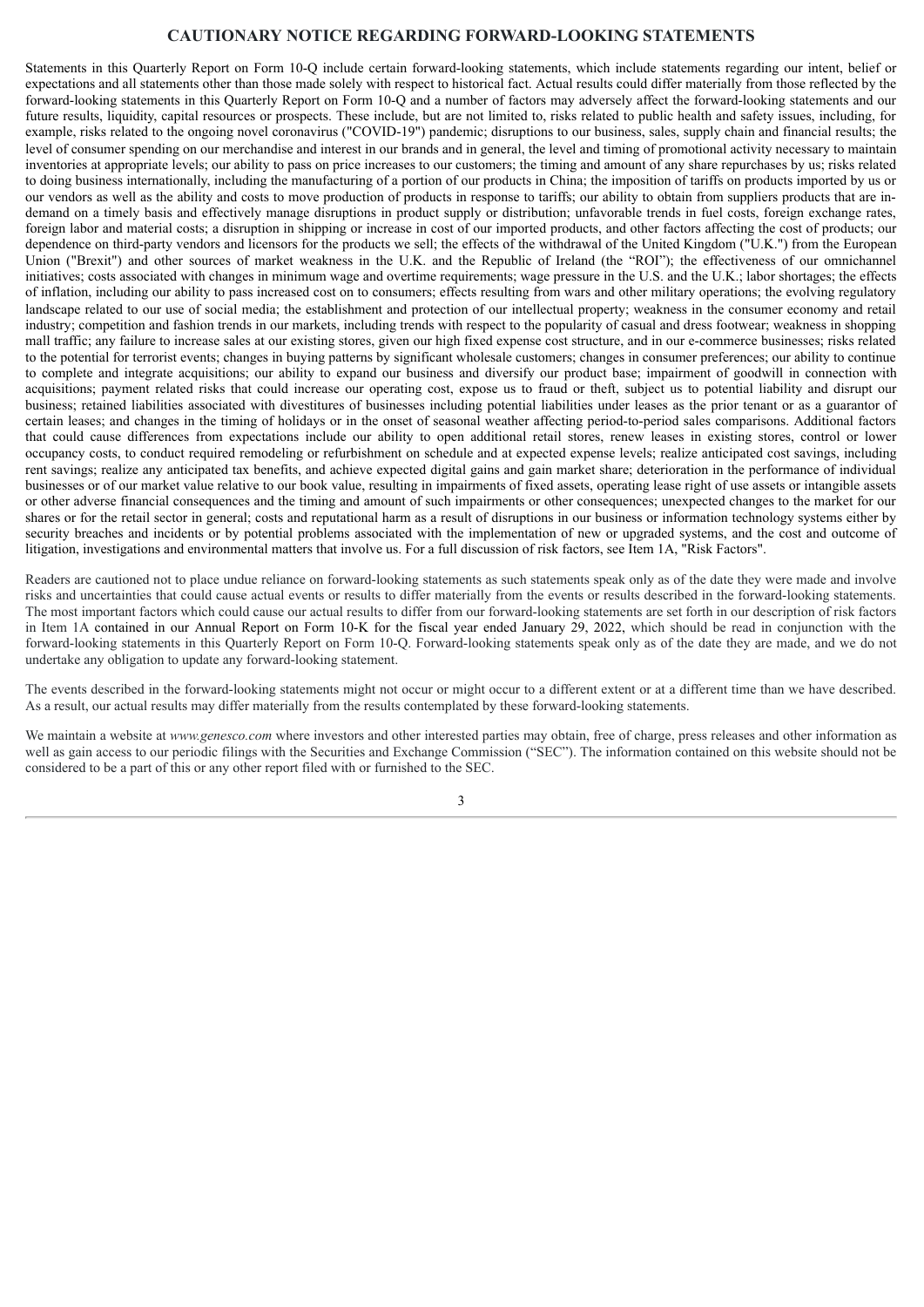# **PART I - FINANCIAL INFORMATION Item 1. Financial Statements (unaudited)**

# **Genesco Inc. and Subsidiaries**

Condensed Consolidated Balance Sheets (In thousands, except share amounts)

<span id="page-3-2"></span><span id="page-3-1"></span><span id="page-3-0"></span>

| <b>Assets</b>                                                        |             | April 30, 2022 | January 29, 2022  |              | May 1, 2021 |
|----------------------------------------------------------------------|-------------|----------------|-------------------|--------------|-------------|
| <b>Current Assets:</b>                                               |             |                |                   |              |             |
| Cash and cash equivalents                                            | \$          | 200,623        | \$<br>320,525     | \$           | 258,044     |
| Accounts receivable, net of allowances of \$5,074 at April 30, 2022, |             |                |                   |              |             |
| \$4,656 at January 29, 2022 and \$4,474 at May 1, 2021               |             | 48,868         | 39,509            |              | 45,891      |
| Inventories                                                          |             | 401,479        | 278,200           |              | 301,017     |
| Prepaids and other current assets                                    |             | 74,609         | 71,564            |              | 117,467     |
| Total current assets                                                 |             | 725,579        | 709,798           |              | 722,419     |
| Property and equipment, net                                          |             | 219,421        | 216,308           |              | 208,759     |
| Operating lease right of use assets                                  |             | 508,986        | 543,789           |              | 639,575     |
| Goodwill                                                             |             | 38,487         | 38,556            |              | 38,944      |
| Other intangibles                                                    |             | 28,298         | 29,855            |              | 31,112      |
| Deferred income taxes                                                |             | 4,269          | 1,466             |              |             |
| Other noncurrent assets                                              |             | 23,402         | 22,327            |              | 21,558      |
| <b>Total Assets</b>                                                  |             | 1,548,442      | 1,562,099         |              | 1,662,367   |
| <b>Liabilities and Equity</b>                                        |             |                |                   |              |             |
| <b>Current Liabilities:</b>                                          |             |                |                   |              |             |
| Accounts payable                                                     |             | 243,224        | 152,484           |              | 164,975     |
| Current portion - operating lease liabilities                        |             | 137,770        | 145,088           |              | 158,295     |
| Other accrued liabilities                                            |             | 83,882         | 134,156           |              | 112,648     |
| Total current liabilities                                            |             | 464,876        | 431,728           |              | 435,918     |
| Long-term debt                                                       |             | 14,712         | 15,679            |              | 44,169      |
| Long-term operating lease liabilities                                |             | 430,606        | 471,878           |              | 555,204     |
| Other long-term liabilities                                          |             | 37,910         | 40,346            |              | 48,068      |
| <b>Total liabilities</b>                                             |             | 948,104        | 959,631           |              | 1,083,359   |
| Commitments and contingent liabilities                               |             |                |                   |              |             |
| <b>Equity</b>                                                        |             |                |                   |              |             |
| Non-redeemable preferred stock                                       |             | 818            | 827               |              | 828         |
| Common equity:                                                       |             |                |                   |              |             |
| Common stock, \$1 par value:                                         |             |                |                   |              |             |
| Authorized: 80,000,000 shares                                        |             |                |                   |              |             |
| Issued common stock                                                  |             | 14,217         | 14,256            |              | 15,444      |
| Additional paid-in capital                                           |             | 294,628        | 291,444           |              | 284,396     |
| Retained earnings                                                    |             | 348,757        | 350,206           |              | 329,798     |
| Accumulated other comprehensive loss                                 |             | (40, 225)      | (36, 408)         |              | (33,601)    |
| Treasury shares, at cost (488,464 shares)                            |             | (17, 857)      | (17, 857)         |              | (17, 857)   |
| Total equity                                                         |             | 600,338        | 602,468           |              | 579,008     |
| <b>Total Liabilities and Equity</b>                                  | $\mathbb S$ | 1,548,442      | $\$$<br>1,562,099 | $\mathbb{S}$ | 1,662,367   |

The accompanying Notes are an integral part of these Condensed Consolidated Financial Statements.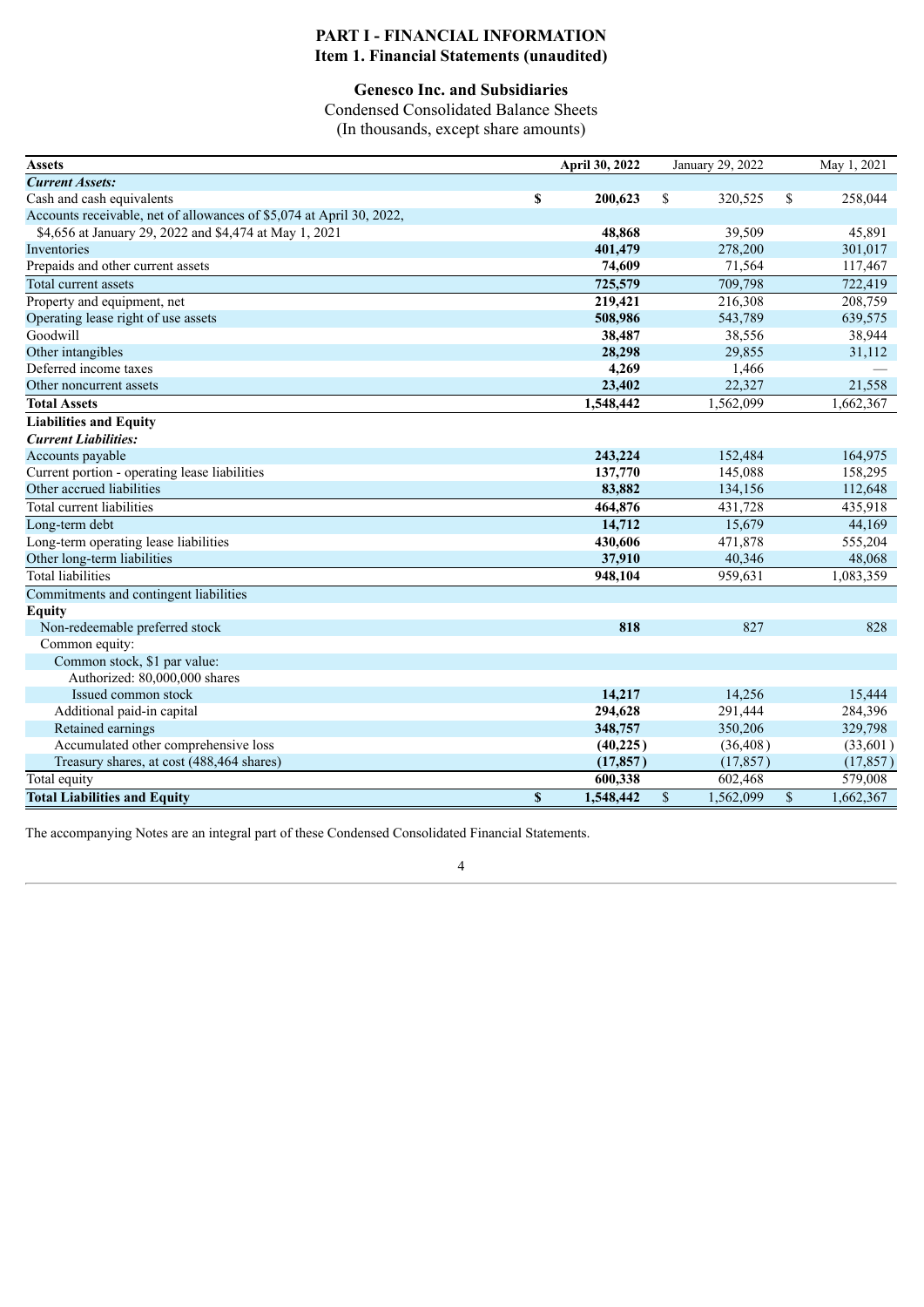# **Genesco Inc. and Subsidiaries** Condensed Consolidated Statements of Operations (In thousands, except per share amounts)

<span id="page-4-0"></span>

|                                                                                                                                 | <b>Three Months Ended</b> |                |              |             |  |  |
|---------------------------------------------------------------------------------------------------------------------------------|---------------------------|----------------|--------------|-------------|--|--|
|                                                                                                                                 |                           | April 30, 2022 |              | May 1, 2021 |  |  |
| Net sales                                                                                                                       | $\mathbf S$               | 520,748        | $\mathbb{S}$ | 538,695     |  |  |
| Cost of sales                                                                                                                   |                           | 269,304        |              | 281,033     |  |  |
| Gross margin                                                                                                                    |                           | 251,444        |              | 257,662     |  |  |
| Selling and administrative expenses                                                                                             |                           | 243,481        |              | 239,465     |  |  |
| Asset impairments and other, net                                                                                                |                           | (283)          |              | 2,670       |  |  |
| Operating income                                                                                                                |                           | 8,246          |              | 15,527      |  |  |
| Other components of net periodic benefit cost (income)                                                                          |                           | 98             |              | (39)        |  |  |
| Interest expense (net of interest income of \$0.1 million for each of the three months ended April 30,<br>2022 and May 1, 2021) |                           | 297            |              | 729         |  |  |
| Earnings from continuing operations before income taxes                                                                         |                           | 7,851          |              | 14,837      |  |  |
| Income tax expense                                                                                                              |                           | 2,882          |              | 5,943       |  |  |
| Earnings from continuing operations                                                                                             |                           | 4,969          |              | 8,894       |  |  |
| Loss from discontinued operations, net of tax                                                                                   |                           | (22)           |              | (16)        |  |  |
| <b>Net Earnings</b>                                                                                                             | \$                        | 4,947          | $\mathbb{S}$ | 8,878       |  |  |
|                                                                                                                                 |                           |                |              |             |  |  |
| Basic earnings per common share:                                                                                                |                           |                |              |             |  |  |
| Continuing operations                                                                                                           | S                         | 0.38           | \$.          | 0.62        |  |  |
| Discontinued operations                                                                                                         |                           | 0.00           |              | 0.00        |  |  |
| Net earnings                                                                                                                    | $\mathbf S$               | 0.38           | $\mathbb{S}$ | 0.62        |  |  |
| Diluted earnings per common share:                                                                                              |                           |                |              |             |  |  |
| Continuing operations                                                                                                           | \$                        | 0.37           | \$           | 0.60        |  |  |
| Discontinued operations                                                                                                         |                           | 0.00           |              | 0.00        |  |  |
| Net earnings                                                                                                                    | S                         | 0.37           | \$           | 0.60        |  |  |
|                                                                                                                                 |                           |                |              |             |  |  |
| Weighted average shares outstanding:                                                                                            |                           |                |              |             |  |  |
| Basic                                                                                                                           |                           | 12,961         |              | 14,287      |  |  |
| Diluted                                                                                                                         |                           | 13,369         |              | 14,702      |  |  |
|                                                                                                                                 |                           |                |              |             |  |  |

The accompanying Notes are an integral part of these Condensed Consolidated Financial Statements.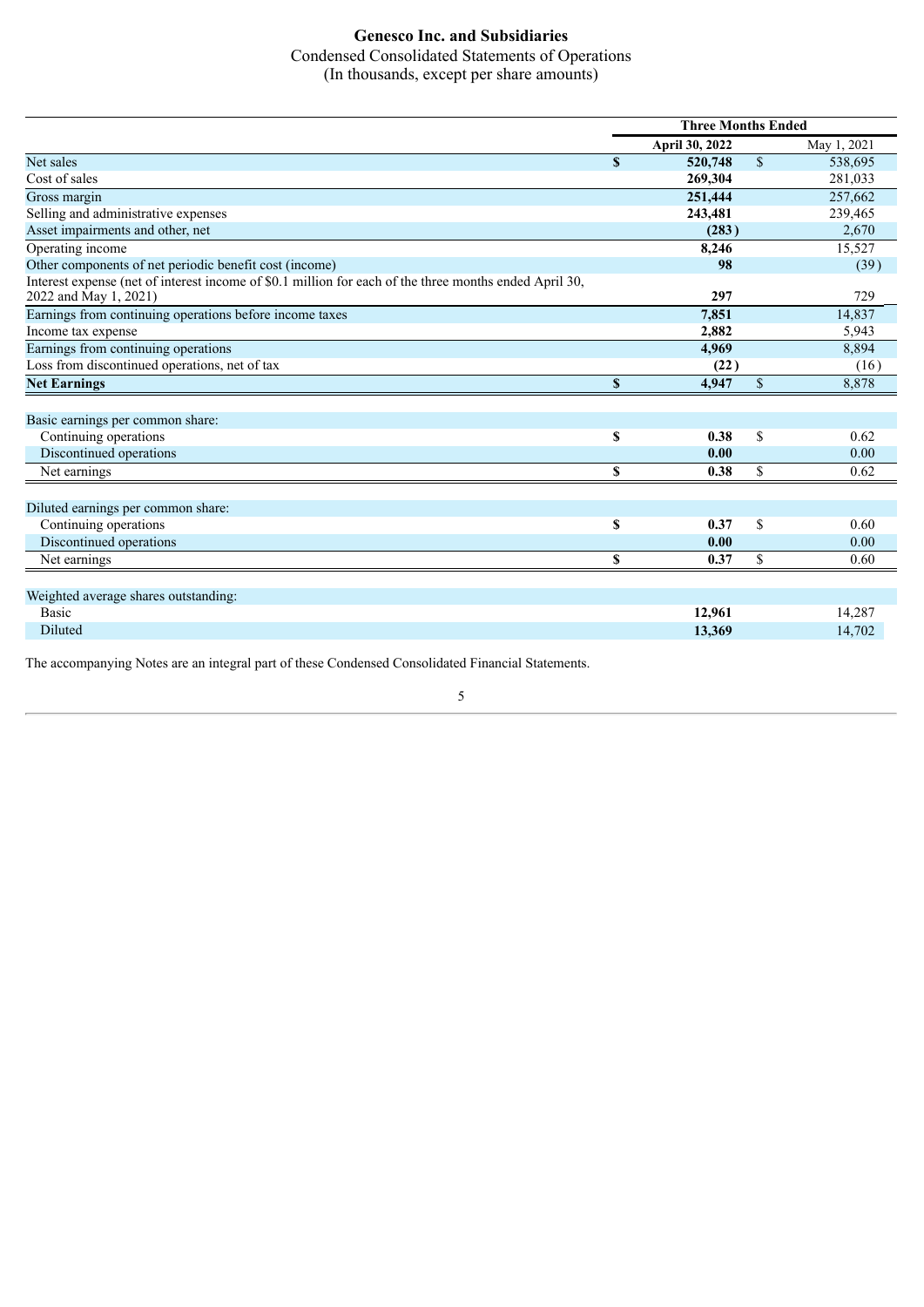# **Genesco Inc. and Subsidiaries** Condensed Consolidated Statements of Comprehensive Income (In thousands)

<span id="page-5-0"></span>

|                                                  | <b>Three Months Ended</b> |  |             |  |  |  |  |
|--------------------------------------------------|---------------------------|--|-------------|--|--|--|--|
|                                                  | <b>April 30, 2022</b>     |  | May 1, 2021 |  |  |  |  |
| Net earnings                                     | 4.947                     |  | 8,878       |  |  |  |  |
| Other comprehensive income (loss):               |                           |  |             |  |  |  |  |
| Postretirement liability adjustments, net of tax | 50                        |  | (44)        |  |  |  |  |
| Foreign currency translation adjustments         | (3,867)                   |  | 1,502       |  |  |  |  |
| Total other comprehensive income (loss)          | (3,817)                   |  | 1,458       |  |  |  |  |
| <b>Comprehensive Income</b>                      | 1,130                     |  | 10.336      |  |  |  |  |

The accompanying Notes are an integral part of these Condensed Consolidated Financial Statements.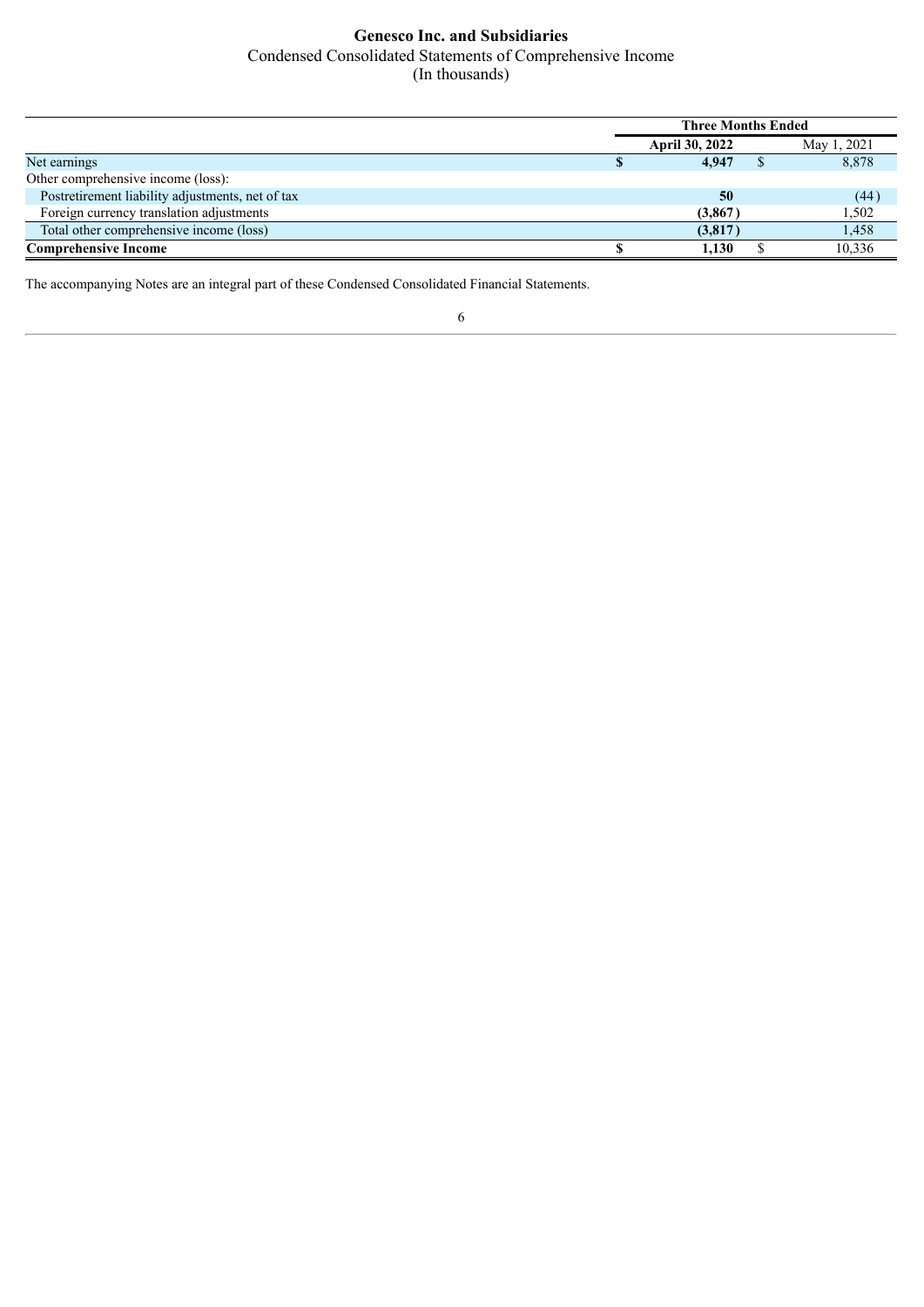# **Genesco Inc. and Subsidiaries**

Condensed Consolidated Statements of Cash Flows

(In thousands)

<span id="page-6-0"></span>

|                                                                                                   |             | <b>Three Months Ended</b> |             |  |  |  |  |
|---------------------------------------------------------------------------------------------------|-------------|---------------------------|-------------|--|--|--|--|
|                                                                                                   |             | April 30, 2022            | May 1, 2021 |  |  |  |  |
| <b>CASH FLOWS FROM OPERATING ACTIVITIES:</b>                                                      |             |                           |             |  |  |  |  |
| Net earnings                                                                                      | \$          | \$<br>4,947               | 8,878       |  |  |  |  |
| Adjustments to reconcile net earnings to net cash provided by (used in)                           |             |                           |             |  |  |  |  |
| operating activities:                                                                             |             |                           |             |  |  |  |  |
| Depreciation and amortization                                                                     |             | 10,551                    | 10,889      |  |  |  |  |
| Deferred income taxes                                                                             |             | (2,820)                   | (10, 054)   |  |  |  |  |
| Impairment of long-lived assets                                                                   |             | 413                       | 414         |  |  |  |  |
| Share-based compensation expense                                                                  |             | 3,239                     | 1,912       |  |  |  |  |
| Other                                                                                             |             | 499                       | 149         |  |  |  |  |
| Changes in working capital and other assets and liabilities, net of<br>acquisitions/dispositions: |             |                           |             |  |  |  |  |
| Accounts receivable                                                                               |             | (9,977)                   | (14, 186)   |  |  |  |  |
| Inventories                                                                                       |             | (126, 674)                | (9,031)     |  |  |  |  |
| Prepaids and other current assets                                                                 |             | (3,490)                   | 12,719      |  |  |  |  |
| Accounts payable                                                                                  |             | 92,061                    | 14,784      |  |  |  |  |
| Other accrued liabilities                                                                         |             | (44, 194)                 | 33,832      |  |  |  |  |
| Other assets and liabilities                                                                      |             | (16,622)                  | (6,120)     |  |  |  |  |
| Net cash provided by (used in) operating activities                                               |             | (92,067)                  | 44,186      |  |  |  |  |
| <b>CASH FLOWS FROM INVESTING ACTIVITIES:</b>                                                      |             |                           |             |  |  |  |  |
| Capital expenditures                                                                              |             | (15,397)                  | (12, 102)   |  |  |  |  |
| Net cash used in investing activities                                                             |             | (15,397)                  | (12, 102)   |  |  |  |  |
| <b>CASH FLOWS FROM FINANCING ACTIVITIES:</b>                                                      |             |                           |             |  |  |  |  |
| Borrowings under revolving credit facility                                                        |             | 2,609                     | 15,736      |  |  |  |  |
| Payments on revolving credit facility                                                             |             | (2,609)                   | (4,678)     |  |  |  |  |
| Shares repurchased related to share repurchase plan                                               |             | (11,280)                  |             |  |  |  |  |
| Change in overdraft balances                                                                      |             |                           | (533)       |  |  |  |  |
| Other                                                                                             |             | (2)                       | (35)        |  |  |  |  |
| Net cash provided by (used in) financing activities                                               |             | (11, 282)                 | 10,490      |  |  |  |  |
| Effect of foreign exchange rate fluctuations on cash                                              |             | (1, 156)                  | 379         |  |  |  |  |
| Net increase (decrease) in cash and cash equivalents                                              |             | (119,902)                 | 42,953      |  |  |  |  |
| Cash and cash equivalents at beginning of period                                                  |             | 320,525                   | 215,091     |  |  |  |  |
| Cash and cash equivalents at end of period                                                        | S           | $\mathbb{S}$<br>200,623   | 258,044     |  |  |  |  |
| Supplemental information:                                                                         |             |                           |             |  |  |  |  |
| Interest paid                                                                                     | $\mathbf S$ | $\mathbf S$<br>327        | 538         |  |  |  |  |
| Income taxes paid                                                                                 |             | 225                       | 127         |  |  |  |  |
| Cash paid for amounts included in measurement of operating lease liabilities                      |             | 57,278                    | 45,532      |  |  |  |  |
| Operating lease assets obtained in exchange for new operating lease liabilities                   |             | 13,935                    | 54,247      |  |  |  |  |

7

The accompanying Notes are an integral part of these Condensed Consolidated Financial Statements.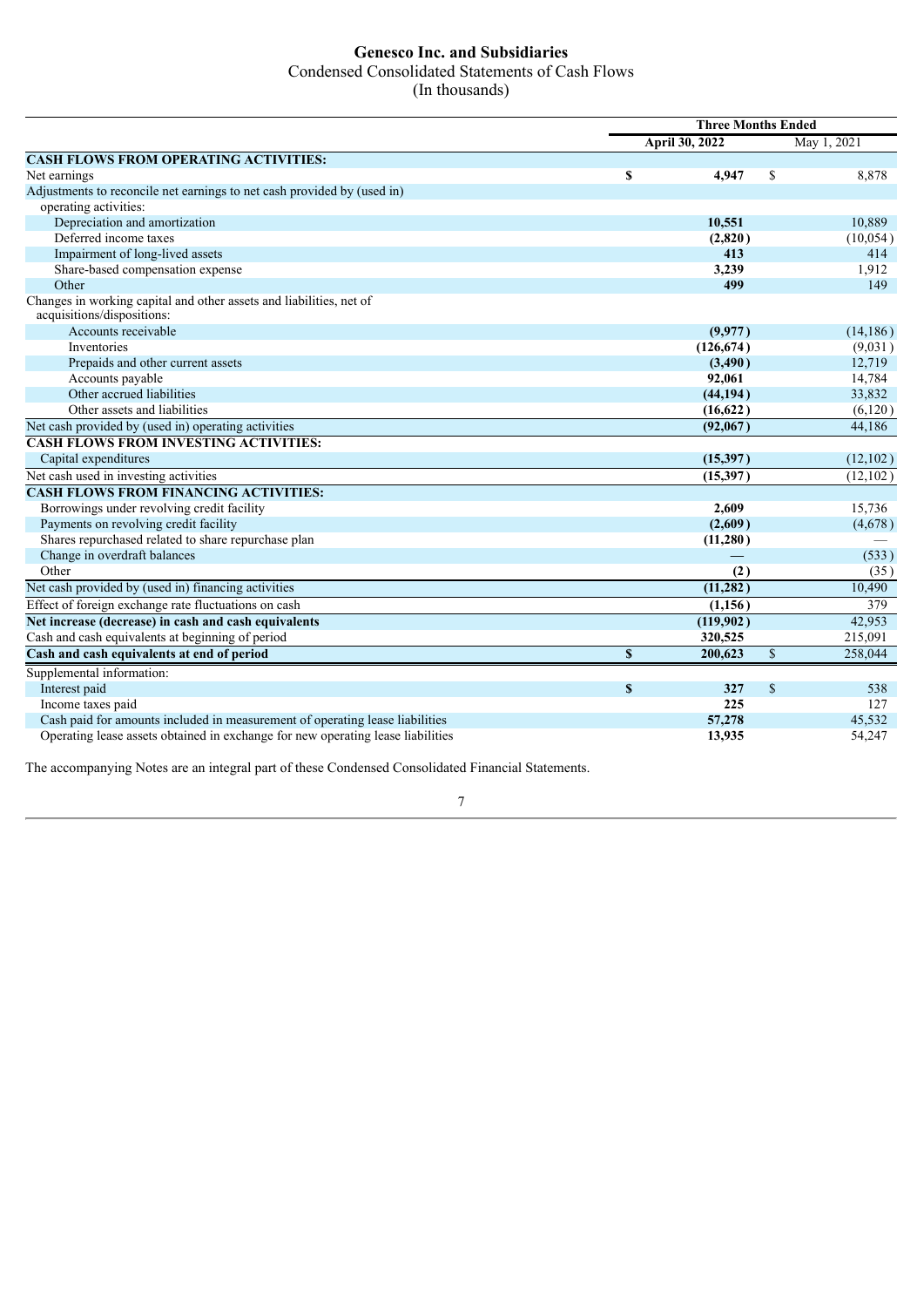# **Genesco Inc. and Subsidiaries** Condensed Consolidated Statements of Equity

(In thousands)

<span id="page-7-0"></span>

| Non-<br>Redeemable<br>Preferred<br>Common<br>Stock<br>Stock |  |       |  |        |  | Additional<br>Paid-In<br>Capital | Retained<br>Earnings |            |  | Accumulated<br>Other<br>Comprehensive<br>LOSS | Treasury<br><b>Shares</b> | Total<br>Equity |
|-------------------------------------------------------------|--|-------|--|--------|--|----------------------------------|----------------------|------------|--|-----------------------------------------------|---------------------------|-----------------|
| Balance January 30, 2021                                    |  | 009   |  | 15.438 |  | 282,308 \$                       |                      | 320,920 \$ |  | $(35,059)$ \$                                 | $(17, 857)$ \$            | 566,759         |
| Net earnings                                                |  |       |  |        |  |                                  |                      | 8,878      |  |                                               |                           | 8,878           |
| Other comprehensive income                                  |  |       |  |        |  |                                  |                      |            |  | 1,458                                         |                           | 1,458           |
| Share-based compensation expense                            |  |       |  |        |  | 1,912                            |                      |            |  | __                                            |                           | 1,912           |
| Other                                                       |  | (181) |  | 6      |  | 176                              |                      |            |  |                                               |                           |                 |
| Balance May 1, 2021                                         |  | 828   |  | 15.444 |  | 284,396 \$                       |                      | 329,798 \$ |  | $(33,601)$ \$                                 | $(17, 857)$ \$            | 579,008         |

|                                  | Non-<br>Redeemable<br>Preferred<br><b>Stock</b> | Common<br><b>Stock</b> | Additional<br>Paid-In<br>Capital | Retained<br>Earnings | Accumulated<br>Other<br>Comprehensive<br>Loss | Treasury<br><b>Shares</b> | Total<br>Equity |
|----------------------------------|-------------------------------------------------|------------------------|----------------------------------|----------------------|-----------------------------------------------|---------------------------|-----------------|
| Balance January 29, 2022         | 827                                             | 14,256                 | 291,444 \$                       | 350,206 \$           | $(36, 408)$ \$                                | $(17,857)$ \$             | 602,468         |
| Net earnings                     |                                                 |                        |                                  | 4,947                |                                               |                           | 4,947           |
| Other comprehensive loss         |                                                 |                        |                                  |                      | (3,817)                                       |                           | (3,817)         |
| Share-based compensation expense |                                                 |                        | 3,239                            |                      |                                               |                           | 3,239           |
| Restricted stock issuance        |                                                 | 78                     | (78)                             |                      |                                               |                           |                 |
| Shares repurchased               |                                                 | (104)                  | __                               | (6,396)              |                                               |                           | (6,500)         |
| Other                            | (9)                                             | (13)                   | 23                               |                      |                                               |                           |                 |
| Balance April 30, 2022           | 818                                             | 14.217                 | 294.628 S                        | 348,757 \$           | $(40,225)$ \$                                 | $(17,857)$ \$             | 600,338         |

The accompanying Notes are an integral part of these Condensed Consolidated Financial Statements.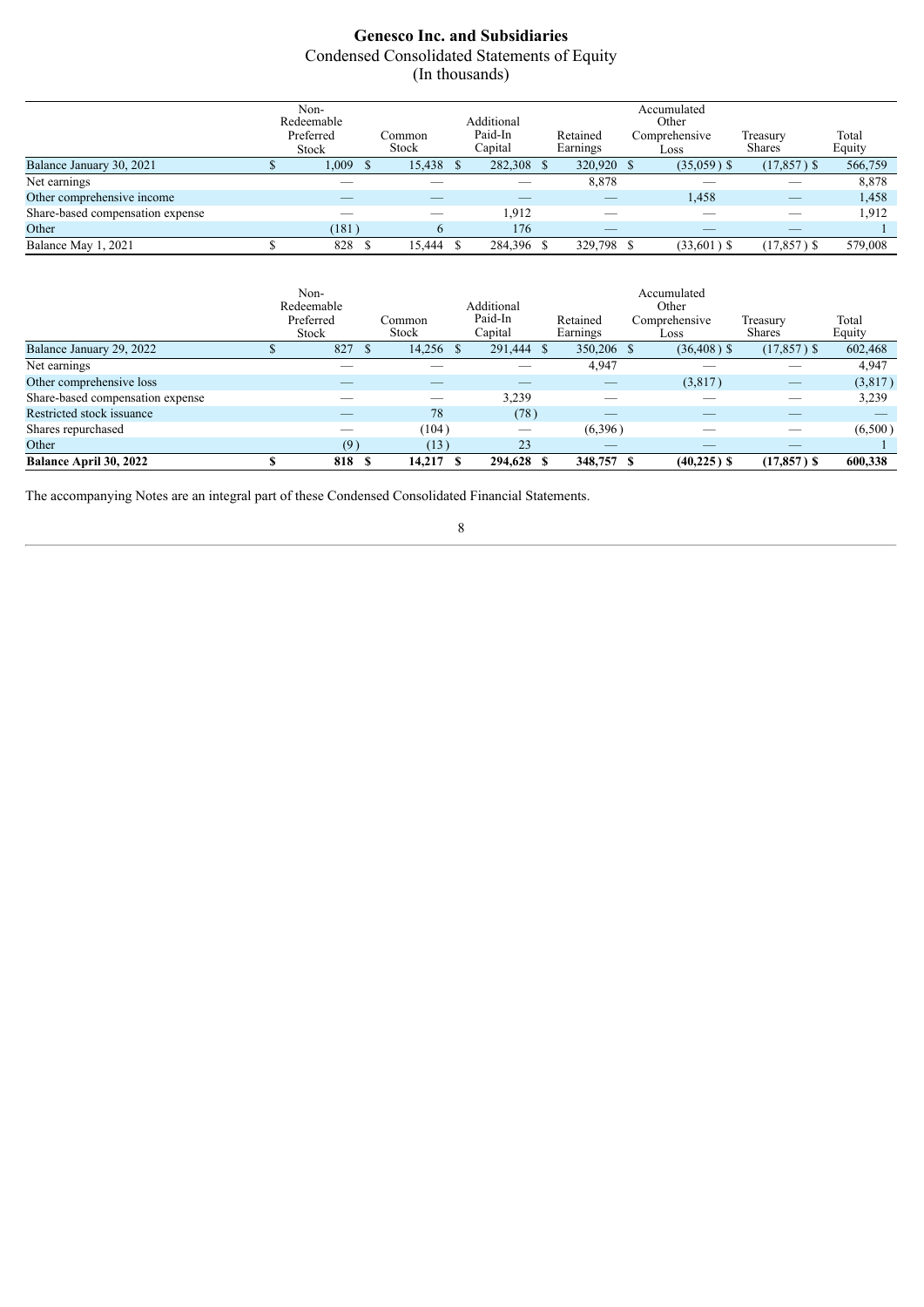# <span id="page-8-0"></span>**Note 1 Summary of Significant Accounting Policies**

# *Basis of Presentation*

The Condensed Consolidated Financial Statements and Notes contained in this report are unaudited but reflect all adjustments, including normal recurring adjustments, necessary for a fair presentation of the results for the interim periods of the fiscal year ending January 28, 2023 ("Fiscal 2023") and of the fiscal year ended January 29, 2022 ("Fiscal 2022"). All subsidiaries are consolidated in the Condensed Consolidated Financial Statements. All significant intercompany transactions and accounts have been eliminated. The results of operations for any interim period are not necessarily indicative of results for the full year. The Condensed Consolidated Financial Statements and the related Notes have been prepared in accordance with the instructions to Form 10-Q and do not include all of the information and footnotes required by U.S. Generally Accepted Accounting Principles ("GAAP") for complete financial statements. The Condensed Consolidated Balance Sheet as of January 29, 2022 has been derived from the audited financial statements at that date. These Condensed Consolidated Financial Statements should be read in conjunction with our Consolidated Financial Statements and Notes for Fiscal 2022, which are contained in our Annual Report on Form 10-K as filed with the SEC on March 23, 2022.

# *Nature of Operations*

Genesco Inc. and its subsidiaries (collectively the "Company", "Genesco," "we", "our", or "us") business includes the sourcing and design, marketing and distribution of footwear and accessories through retail stores in the U.S., Puerto Rico and Canada primarily under the Journeys®, Journeys Kidz®, Little Burgundy<sup>®</sup> and Johnston & Murphy<sup>®</sup> banners and under the Schuh<sup>®</sup> banner in the United Kingdom ("U.K.") and the Republic of Ireland ("ROI"); through catalogs and e-commerce websites including the following: journeys.com, journeyskidz.com, journeys.ca, littleburgundyshoes.com, schuh.co.uk, schuh.ie, schuh.eu, johnstonmurphy.com, johnstonmurphy.ca, nashvillewarehouse.com and dockersshoes.com and at wholesale, primarily under our Johnston & Murphy brand, the licensed Levi's® brand, the licensed Dockers® brand, the licensed G.H. Bass® brand and other brands that we license for footwear. At April 30, 2022, we operated 1,414 retail stores in the U.S., Puerto Rico, Canada, the U.K. and the ROI.

During the three months ended April 30, 2022 and May 1, 2021, we operated four reportable business segments (not including corporate): (i) Journeys Group, comprised of the Journeys, Journeys Kidz and Little Burgundy retail footwear chains and e-commerce operations; (ii) Schuh Group, comprised of the Schuh retail footwear chain and e-commerce operations; (iii) Johnston & Murphy Group, comprised of Johnston & Murphy retail operations, ecommerce operations and wholesale distribution of products under the Johnston & Murphy brand; and (iv) Licensed Brands, comprised of the licensed Dockers, Levi's, and G.H. Bass brands, as well as other brands we license for footwear.

# *Cash and Cash Equivalents*

There were cash equivalents of \$95.0 million as of April 30, 2022. There were no cash equivalents as of January 29, 2022 or May 1, 2021. Our \$95.0 million of cash equivalents at April 30, 2022 were invested in institutional money market funds which invest exclusively in highly rated, short-term securities that are issued, guaranteed or collateralized by the U.S. government or by U.S. government agencies and instrumentalities. Due to their shortterm nature, the carrying amounts reported in the Condensed Consolidated Balance Sheets approximate the fair value of cash and cash equivalents.

# *Selling and Administrative Expenses*

Wholesale costs of distribution are included in selling and administrative expenses on the Condensed Consolidated Statements of Operations in the amount of \$2.7 million and \$3.6 million for the first quarters of Fiscal 2023 and Fiscal 2022, respectively.

Retail occupancy costs recorded in selling and administrative expense were \$78.5 million and \$70.8 million for the first quarters of Fiscal 2023 and Fiscal 2022, respectively.

# *Advertising Costs*

Advertising costs were \$22.1 million and \$21.1 million for the first quarters of Fiscal 2023 and Fiscal 2022, respectively.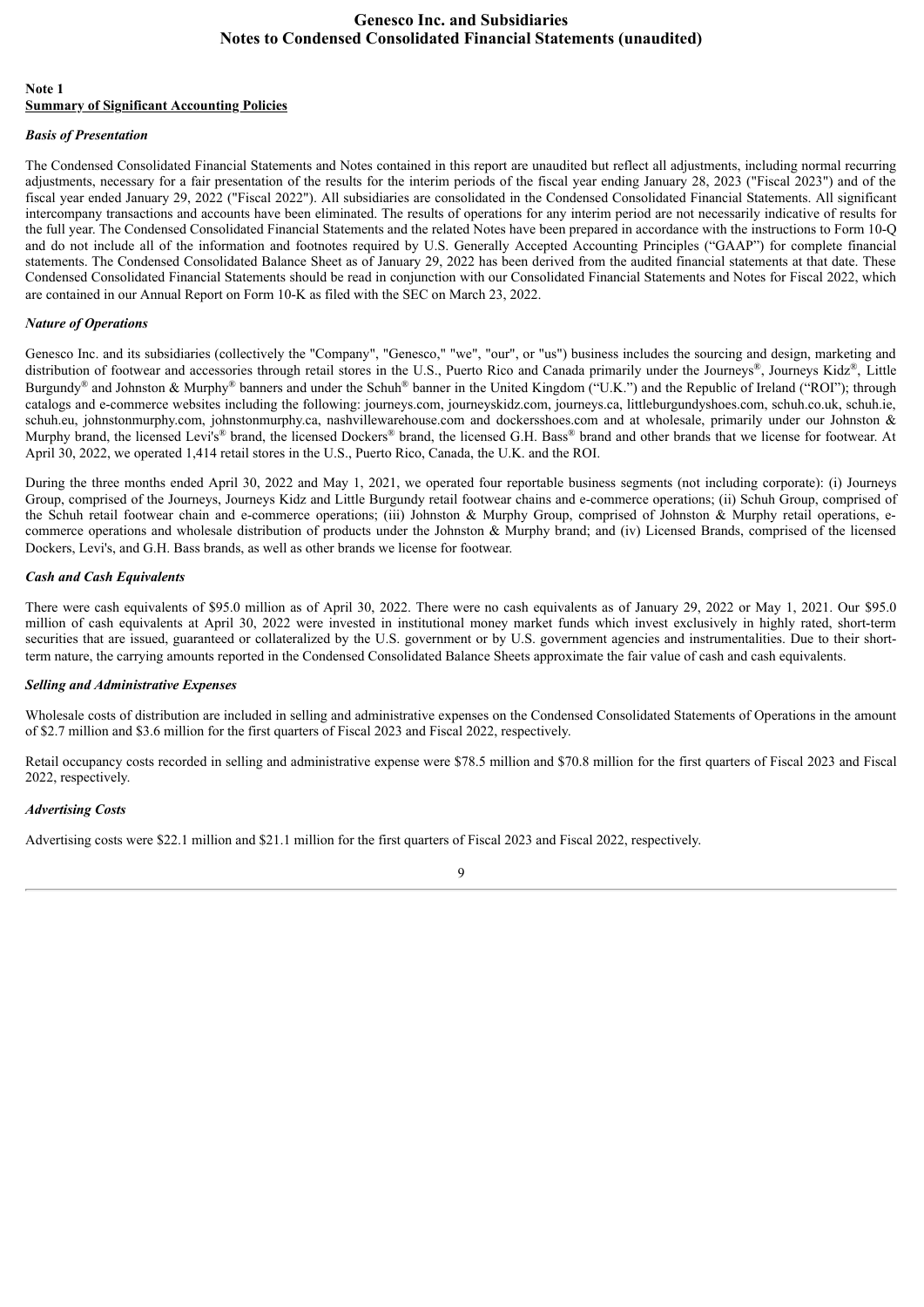# **Note 1 Summary of Significant Accounting Policies, Continued**

#### *Vendor Allowances*

Vendor reimbursements of cooperative advertising costs recognized as a reduction of selling and administrative expenses were \$3.2 million and \$3.0 million for the first quarters of Fiscal 2023 and Fiscal 2022, respectively. During the first three months of each of Fiscal 2023 and Fiscal 2022, our cooperative advertising reimbursements received were not in excess of the costs incurred.

# *COVID-19 Pandemic*

The COVID-19 pandemic has created significant public health concerns as well as economic disruption, uncertainty, and volatility which may negatively affect our business operations. As a result, if the pandemic persists or worsens, our accounting estimates and assumptions could be impacted in subsequent interim reports and upon final determination at year-end, and it is reasonably possible such changes could be significant.

# *New Accounting Pronouncements*

We do not currently have any new accounting pronouncements pending adoption.

# **Note 2**

# **Goodwill and Other Intangible Assets**

The changes in the carrying amount of goodwill by segment were as follows:

|                                           |          | Licensed      |          |
|-------------------------------------------|----------|---------------|----------|
|                                           | Journeys | <b>Brands</b> | Total    |
| (In thousands)                            | Group    | Group         | Goodwill |
| Balance, January 29, 2022                 | 10.087   | 28,469        | 38,556   |
| Effect of foreign currency exchange rates | (65)     | (4)           | (69)     |
| <b>Balance, April 30, 2022</b>            | 10.022   | 28.465        | 38,487   |

Other intangibles by major classes were as follows:

|                              |          | <b>Trademarks</b> | Customer Lists                |  |          | Other    |  |          |  |          |  | Total    |  |          |  |
|------------------------------|----------|-------------------|-------------------------------|--|----------|----------|--|----------|--|----------|--|----------|--|----------|--|
|                              | Apr. 30, |                   | Jan. 29.                      |  | Apr. 30, | Jan. 29. |  | Apr. 30, |  | Jan. 29. |  | Apr. 30, |  | Jan. 29, |  |
| (In thousands)               | 2022     |                   | 2022                          |  | 2022     | 2022     |  | 2022     |  | 2022     |  | 2022     |  | 2022     |  |
| Gross other intangibles      | 24,521   |                   | 25,935                        |  | 6.498    | 6,586    |  | 400      |  | 400      |  | 31.419   |  | 32.921   |  |
| Accumulated amortization     |          |                   | $\overbrace{\phantom{12332}}$ |  | (2.721)  | (2.666)  |  | (400)    |  | (400)    |  | (3.121)  |  | (3,066)  |  |
| <b>Net Other Intangibles</b> | 24.521   |                   | 25.935                        |  | 3,777    | 3.920    |  | –        |  |          |  | 28.298   |  | 29.855   |  |

#### **Note 3 Asset Impairments and Other Charges**

We recorded a pretax gain of \$0.3 million in the first quarter of Fiscal 2023, including a gain of \$0.7 million for the pension plan termination, partially offset by \$0.4 million for retail store asset impairments.

We recorded pretax charges of \$2.7 million in the first quarter of Fiscal 2022, including \$2.3 million for professional fees related to actions of an activist shareholder and \$0.4 for retail store asset impairments.

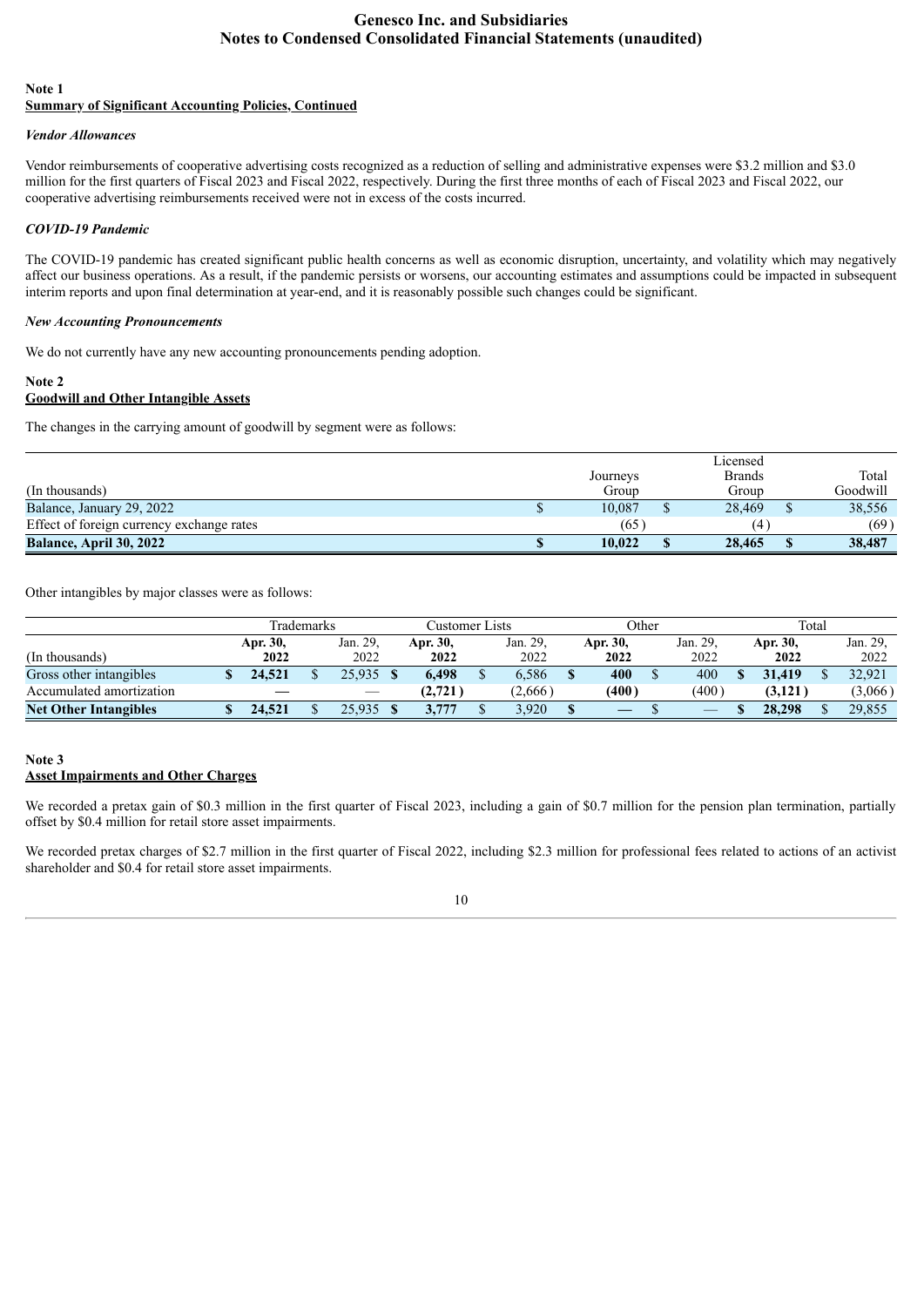# **Note 4 Inventories and Other Current Accrued Liabilities**

Inventory

| (In thousands)           | <b>April 30, 2022</b> | January 29, 2022 |
|--------------------------|-----------------------|------------------|
| Wholesale finished goods | 40.078                | 28.432           |
| Retail merchandise       | 361.401               | 249.768          |
| <b>Total Inventories</b> | 401,479               | 278,200          |

Other Current Accrued Liabilities

| (In thousands)                                 | <b>April 30, 2022</b> | January 29, 2022 |
|------------------------------------------------|-----------------------|------------------|
| Accrued employee compensation <sup>(1)</sup>   | 16,887 \$             | 60,575           |
| Accrued other taxes                            | 14,918                | 17,631           |
| Accrued income taxes                           | 1,640                 | 2,385            |
| Provision for discontinued operations          | 486                   | 491              |
| Other accrued liabilities                      | 49.951                | 53,074           |
| <b>Total Other Current Accrued Liabilities</b> | 83,882 \$             | 134,156          |

 $<sup>(1)</sup>$  The accrual for performance-based incentive compensation of \$48.1 million as of January 29, 2022 was paid in the first quarter of Fiscal 2023.</sup>

# **Note 5 Fair Value**

# *Fair Value of Financial Instruments*

The carrying amounts and fair values of our financial instruments at April 30, 2022 and January 29, 2022 are as follows:

| <b>Fair Values</b>       |                |        |                  |  |        |
|--------------------------|----------------|--------|------------------|--|--------|
| (In thousands)           | April 30, 2022 |        | January 29, 2022 |  |        |
|                          | Carrying       | Fair   | Carrying         |  | Fair   |
|                          | Amount         | Value  | Amount           |  | Value  |
| U.S. Revolver Borrowings | 14.712         | 14.679 | 15.679           |  | 15,679 |

Debt fair values were determined using a discounted cash flow analysis based on current market interest rates for similar types of financial instruments and would be classified in Level 2 within the fair value hierarchy.

As of April 30, 2022, we have \$3.5 million of long-lived assets held and used which were measured using Level 3 inputs within the fair value hierarchy. As of April 30, 2022, we have \$11.1 million of investments held and used which were measured using Level 1 inputs within the fair value hierarchy.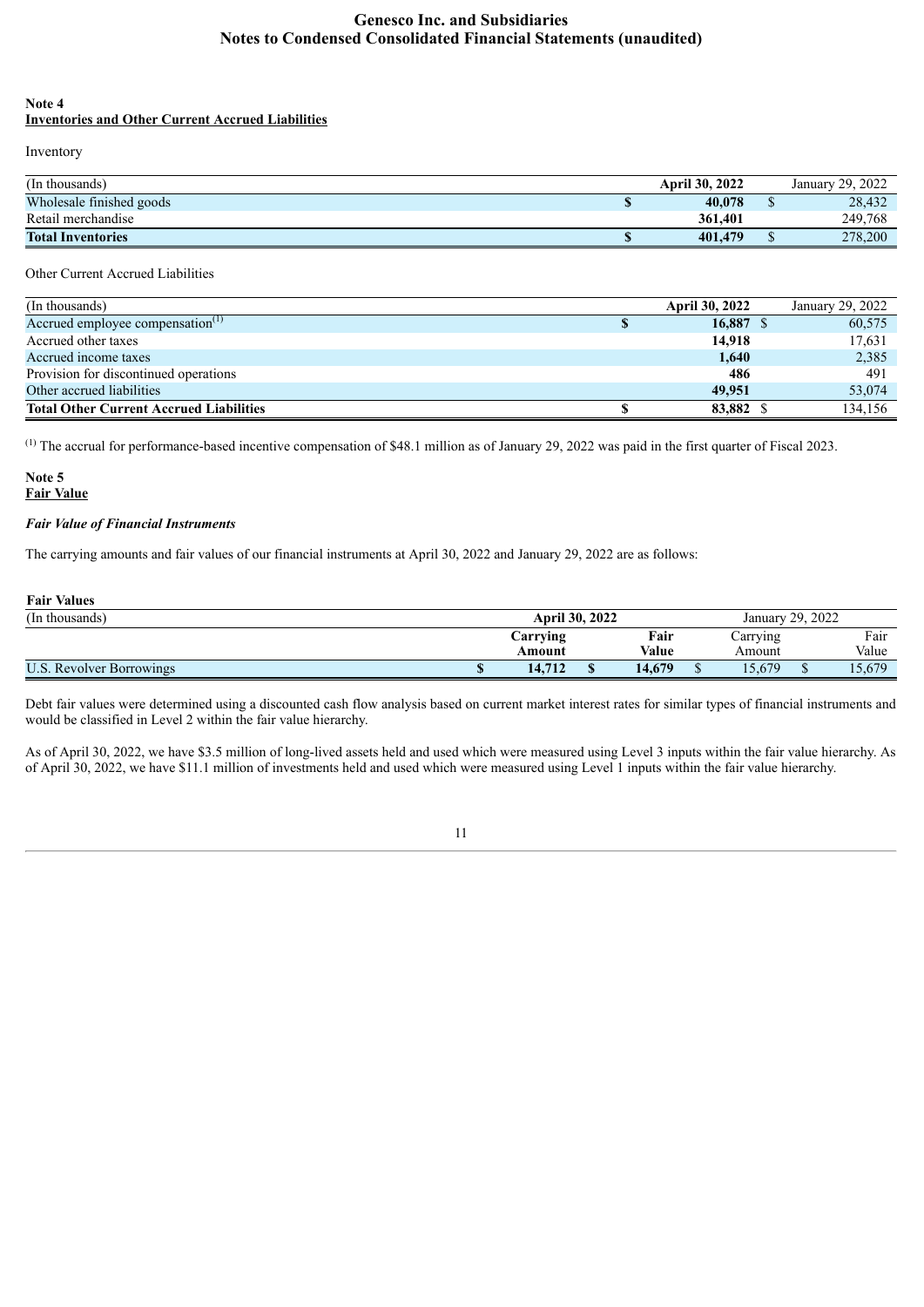# **Note 6 Earnings Per Share**

Weighted-average number of shares used to calculate earnings per share are as follows:

|                                             | <b>Three Months Ended</b> |             |  |  |  |  |
|---------------------------------------------|---------------------------|-------------|--|--|--|--|
| (Shares in thousands)                       | <b>April 30, 2022</b>     | May 1, 2021 |  |  |  |  |
| Weighted-average number of shares - basic   | 12.961                    | 14.287      |  |  |  |  |
| Common stock equivalents                    | 408                       | 415         |  |  |  |  |
| Weighted-average number of shares - diluted | 13.369                    | 14.702      |  |  |  |  |

We repurchased 102,895 shares during the first quarter of Fiscal 2023 at a cost of \$6.5 million, or \$63.17 per share. We accrued \$4.8 million of share repurchases in the fourth quarter of Fiscal 2022 due to timing of the cash settlement and it is included on the Condensed Consolidated Statements of Cash Flows for the three months ended April 30, 2022. We have \$100.3 million remaining as of April 30, 2022 under our expanded share repurchase authorization announced in February 2022. We did not repurchase any shares during the first quarter of Fiscal 2022. During the second quarter of Fiscal 2023, through June 8, 2022, we have repurchased 175,000 shares at a cost of \$10.1 million, or \$57.94 per share.

#### **Note 7 Long-Term Debt**

| (In thousands)                                    | <b>April 30, 2022</b> | January 29, 2022 |
|---------------------------------------------------|-----------------------|------------------|
| U.S. revolver borrowings                          | 14.712                | 15,679           |
| Total long-term debt                              | 14.712                | 15.679           |
| Current portion                                   |                       |                  |
| <b>Total Noncurrent Portion of Long-Term Debt</b> | 14.712                | 15.679           |

We were in compliance with all the relevant terms and conditions of the Credit Facility and Facility Letter as of April 30, 2022.

# **Note 8 Legal Proceedings**

# **Environmental Matters**

The Company has legacy obligations including environmental monitoring and reporting costs related to: (i) a 2016 Consent Judgment entered into with the United States Environmental Protection Agency involving the site of a knitting mill operated by a former subsidiary of ours from 1965 to 1969 in Garden City, New York; and (ii) a 2010 Consent Decree with the Michigan Department of Natural Resources and Environment relating to our former Volunteer Leather Company facility in Whitehall, Michigan. We do not expect that future obligations related to either of these sites will have a material effect on our financial condition or results of operations.

# *Accrual for Environmental Contingencies*

Related to all outstanding environmental contingencies, we had accrued \$1.4 million as of each of April 30, 2022, January 29, 2022 and May 1, 2021. All such provisions reflect our estimates of the most likely cost (undiscounted, including both current and noncurrent portions) of resolving the contingencies, based on facts and circumstances as of the time they were made. There is no assurance that relevant facts and circumstances will not change, necessitating future changes to the provisions. Such contingent liabilities are included in the liability arising from provision for discontinued operations on the accompanying Condensed Consolidated Balance Sheets because they relate to former facilities operated by us. We have made pretax accruals for certain of these contingencies which were not material for the first three months of Fiscal 2023 or Fiscal 2022. These charges are included in loss from discontinued operations, net in the Condensed Consolidated Statements of Operations and represent changes in estimates.

In addition to the matters specifically described in this Note, we are a party to other legal and regulatory proceedings and claims arising in the ordinary course of our business. While management does not believe that our liability with respect to any of these other matters is likely to have a material effect on our financial statements, legal proceedings are subject to inherent uncertainties, and unfavorable rulings could have a material adverse impact on our financial statements.

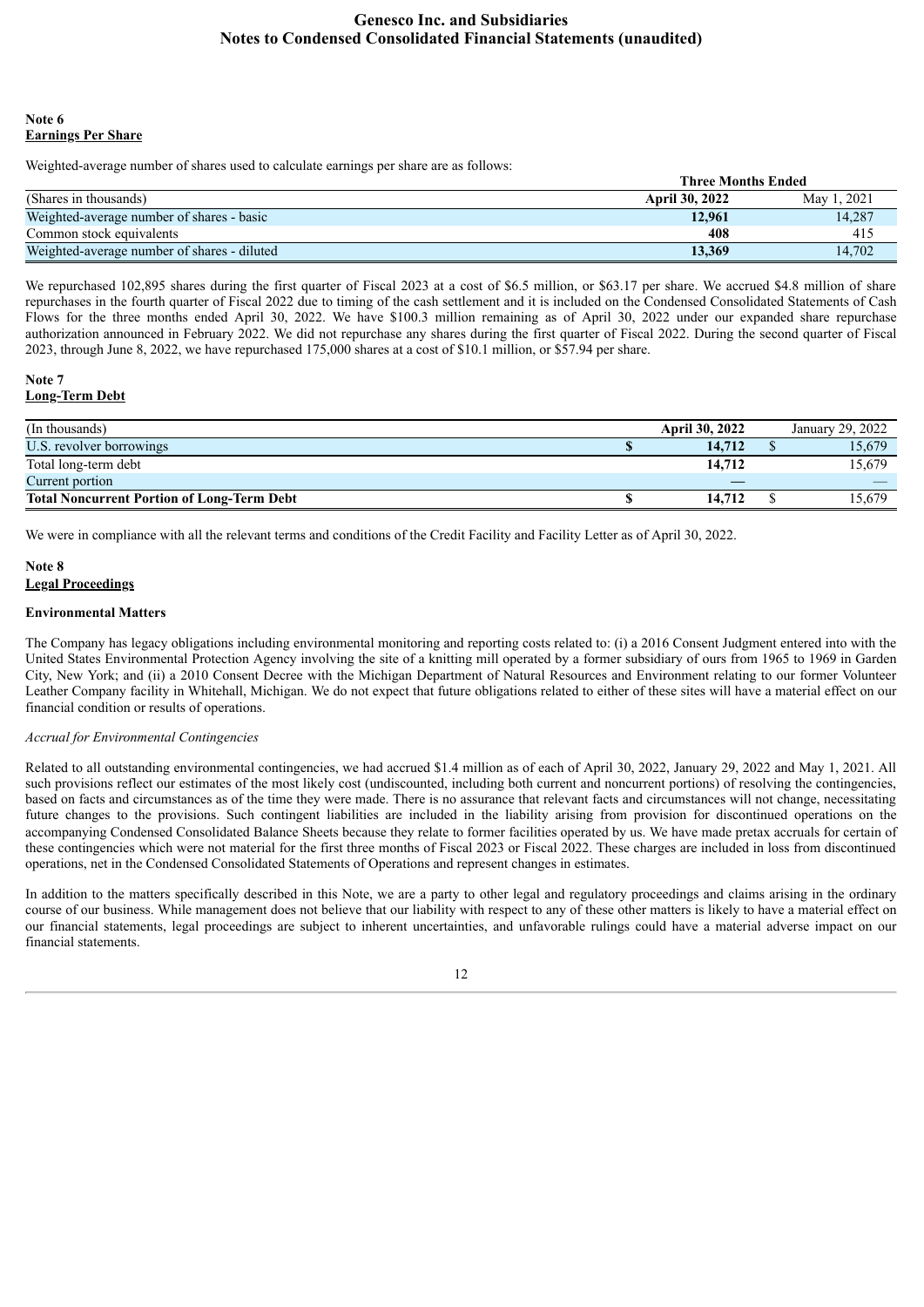# **Note 9 Commitments**

As part of our Licensed Brands business, we have a commitment to Samsung C&T America, Inc. ("Samsung") related to the ultimate sale and valuation of inventories owned by Samsung. If product is sold below Samsung's cost, we are required to pay to Samsung the difference between the sales price and its cost. At April 30, 2022, the inventory owned by Samsung had a historical cost of \$16.7 million.

# **Note 10**

# **Business Segment Information**

# **Three Months Ended April 30, 2022**

|                                                   |                 |     |              |               | <b>Johnston</b> |               |               |              |           |    |                     |
|---------------------------------------------------|-----------------|-----|--------------|---------------|-----------------|---------------|---------------|--------------|-----------|----|---------------------|
|                                                   | <b>Journeys</b> |     | <b>Schuh</b> |               | & Murphy        |               | Licensed      |              | Corporate |    |                     |
| (In thousands)                                    | Group           |     | Group        |               | Group           |               | <b>Brands</b> |              | & Other   |    | <b>Consolidated</b> |
| <b>Sales</b>                                      | \$<br>314,445   | \$. | 88,159       | \$            | 71,016          | \$.           | 47,900        | <b>S</b>     |           | \$ | 521,520             |
| Intercompany sales                                |                 |     |              |               |                 |               | (772)         |              |           |    | (772)               |
| Net sales to external customers                   | 314,445         | \$  | 88,159       | \$            | 71,016          | \$.           | 47,128        | S            |           | S  | 520,748             |
| Segment operating income (loss)                   | \$<br>14,930    | \$  | (2,746)      |               | 550             | S             | 3,793         | <b>S</b>     | (8, 564)  | -S | 7,963               |
| Asset impairments and other <sup>(1)</sup>        |                 |     |              |               |                 |               |               |              | 283       |    | 283                 |
| <b>Operating income (loss)</b>                    | 14,930          |     | (2,746)      |               | 550             |               | 3,793         |              | (8,281)   |    | 8,246               |
| Other components of net periodic benefit cost     |                 |     |              |               |                 |               |               |              | (98)      |    | (98)                |
| Interest expense, net                             |                 |     |              |               |                 |               |               |              | (297)     |    | (297)               |
| Earnings (loss) from continuing operations before |                 |     |              |               |                 |               |               |              |           |    |                     |
| income taxes                                      | \$<br>14,930    | S   | (2,746)      | <sup>\$</sup> | 550             | <sup>\$</sup> | 3,793         | $\mathbf{s}$ | (8,676)   | -S | 7,851               |
| Total assets $(2)$                                | 766,780         | S.  | 195.591      | \$            | 146.914         | \$.           | 72,114        | \$.          | 367,043   | S  | 1,548,442           |
| Depreciation and amortization                     | 7.238           |     | 1.590        |               | 1,122           |               | 261           |              | 340       |    | 10,551              |
| Capital expenditures                              | 6,568           |     | 2,118        |               | 1,906           |               | 279           |              | 4,526     |    | 15,397              |

(1) Asset impairments and other includes a \$0.3 million gain which includes a \$0.7 million gain on the termination of the pension plan, partially offset by a \$0.4 million charge for retail store asset impairments, which includes \$0.2 million in Journeys Group and \$0.2 million for Schuh Group.

(2) Of our \$728.4 million of long-lived assets, \$96.9 million and \$23.4 million relate to long-lived assets in the U.K. and Canada, respectively.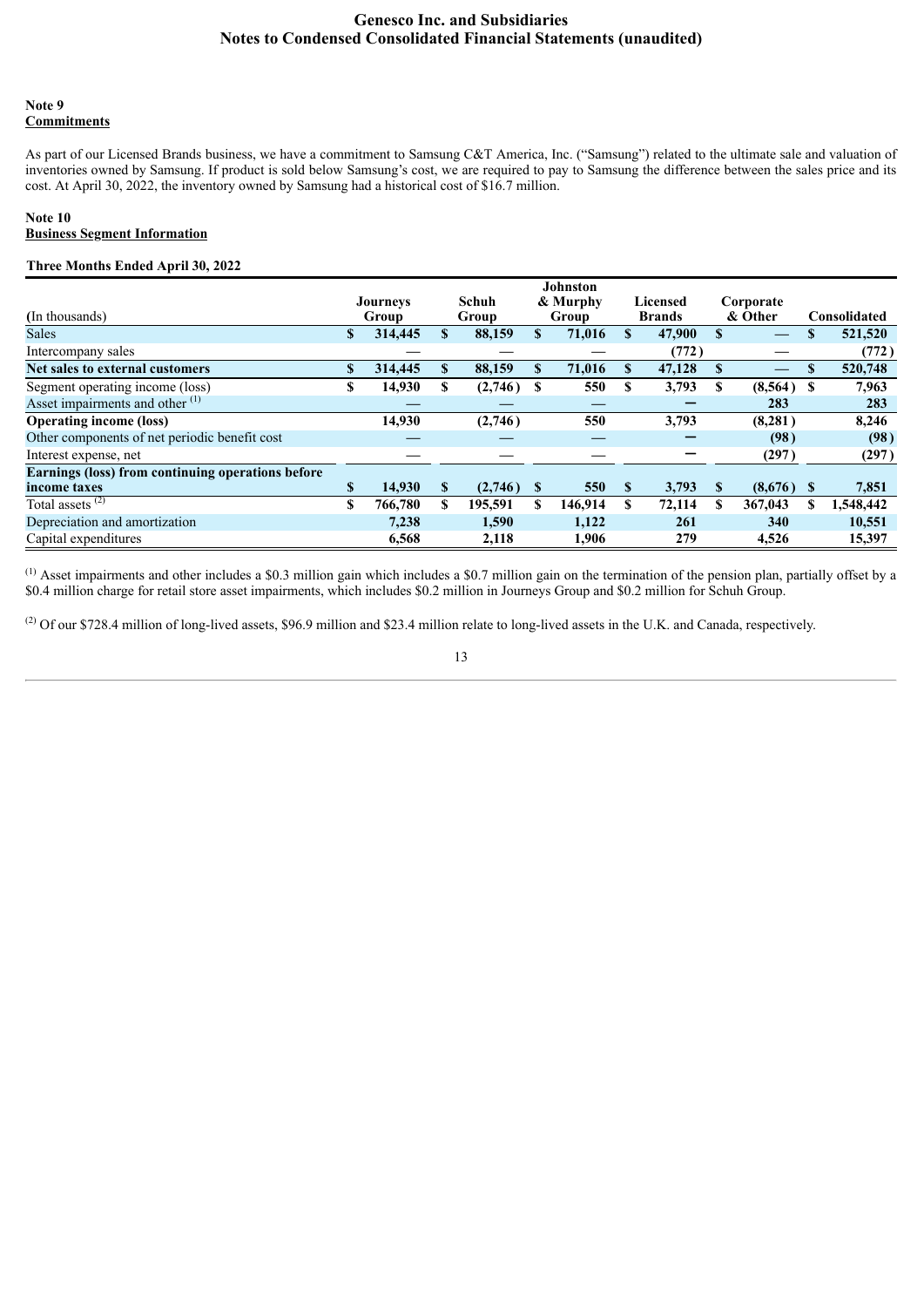# **Note 10 Business Segment Information, Continued**

# **Three Months Ended May 1, 2021**

|                                                   | <b>Johnston</b> |                 |    |              |    |          |               |                           |     |                      |   |              |
|---------------------------------------------------|-----------------|-----------------|----|--------------|----|----------|---------------|---------------------------|-----|----------------------|---|--------------|
|                                                   |                 | <b>Journeys</b> |    | <b>Schuh</b> |    | & Murphy |               | Licensed<br><b>Brands</b> |     | Corporate<br>& Other |   | Consolidated |
| (In thousands)                                    |                 | Group           |    | Group        |    | Group    |               |                           |     |                      |   |              |
| <b>Sales</b>                                      |                 | 376,548         |    | 68,711       | \$ | 48,762   |               | 44,832                    |     |                      |   | 538,853      |
| Intercompany sales                                |                 |                 |    |              |    |          |               | (158)                     |     |                      |   | (158)        |
| Net sales to external customers                   |                 | 376,548         |    | 68,711       |    | 48,762   | $\mathcal{S}$ | 44,674                    |     |                      |   | 538,695      |
| Segment operating income (loss)                   | аĐ.             | 33,124          |    | (3,847)      | -S | (3,180)  | \$.           | 2,561                     | \$. | (10, 461)            |   | 18,197       |
| Asset impairments and other <sup>(1)</sup>        |                 |                 |    |              |    |          |               |                           |     | (2,670)              |   | (2,670)      |
| <b>Operating income (loss)</b>                    |                 | 33,124          |    | (3, 847)     |    | (3,180)  |               | 2,561                     |     | (13, 131)            |   | 15,527       |
| Other components of net periodic benefit income   |                 |                 |    |              |    |          |               |                           |     | 39                   |   | 39           |
| Interest expense, net                             |                 |                 |    |              |    |          |               |                           |     | (729)                |   | (729)        |
| Earnings (loss) from continuing operations before |                 |                 |    |              |    |          |               |                           |     |                      |   |              |
| income taxes                                      | ъ               | 33,124          | S. | $(3,847)$ \$ |    | (3,180)  | <sup>S</sup>  | 2,561                     | S   | (13, 821)            | S | 14,837       |
| Total assets $(2)$                                |                 | 765.228         |    | 244,918      | \$ | 146,736  |               | 63,505                    |     | 441.980              | S | .662,367     |
| Depreciation and amortization                     |                 | 7,282           |    | 1,868        |    | 1,121    |               | 284                       |     | 334                  |   | 10,889       |
| Capital expenditures                              |                 | 8,850           |    | 698          |    | 1,559    |               | 265                       |     | 730                  |   | 12,102       |

(1) Asset impairments and other includes a \$2.3 million charge for professional fees related to the actions of an activist shareholder and a \$0.4 million charge for retail store asset impairments, which includes \$0.2 million in Journeys Group, \$0.1 million in the Johnston & Murphy Group and \$0.1 million in Schuh Group.

(2) Of our \$848.3 million of long-lived assets, \$135.4 million and \$34.0 million relate to long-lived assets in the U.K. and Canada, respectively.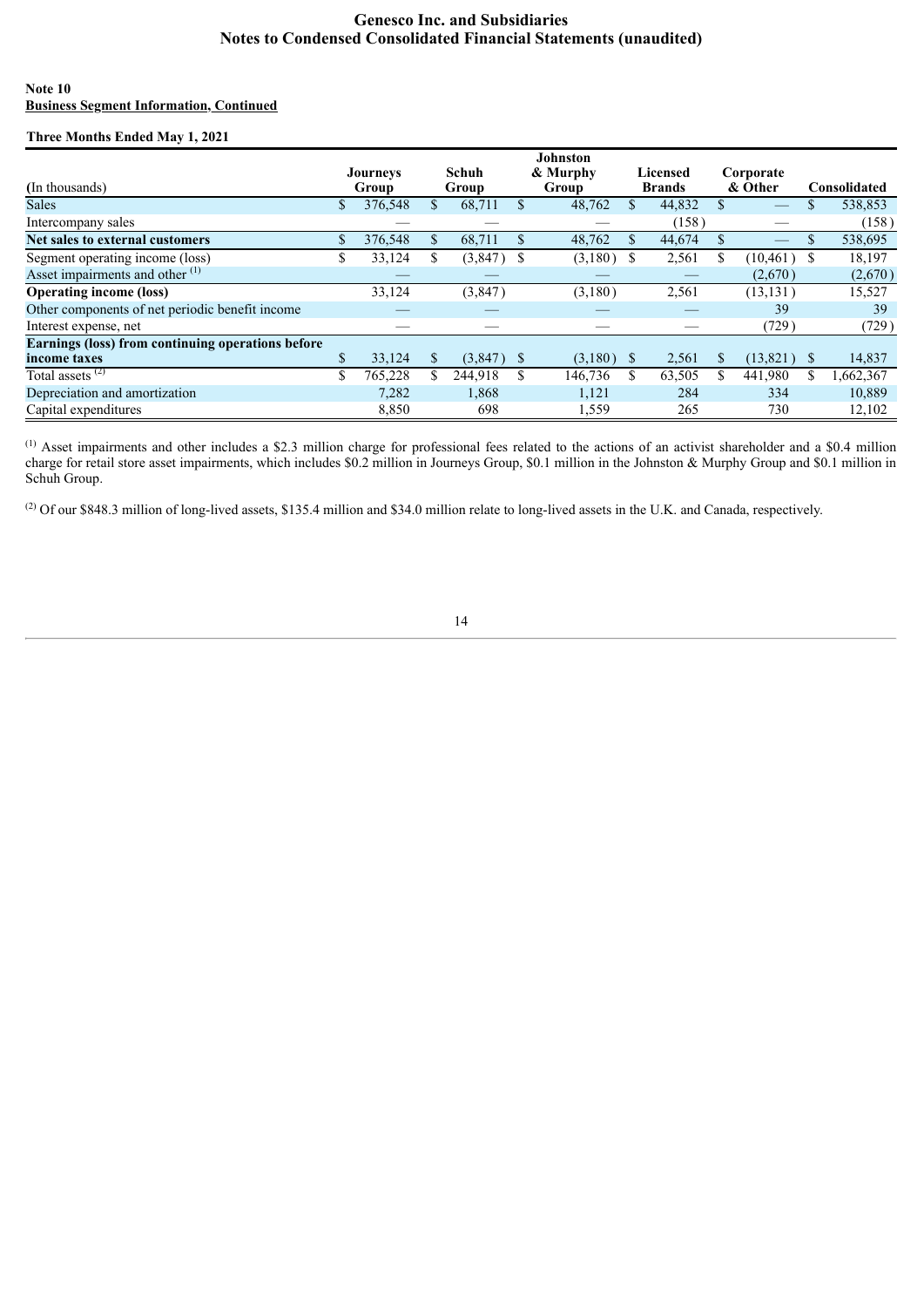# <span id="page-14-0"></span>**Item 2. Management's Discussion and Analysis of Financial Condition and Results of Operations**

This section discusses management's view of the financial condition, results of operations and cash flows of the Company. This section should be read in conjunction with the information contained in our Annual Report on Form 10-K for the fiscal year ended January 29, 2022, including the Risk Factors section, and information contained elsewhere in this Quarterly Report on Form 10-Q, including the Condensed Consolidated Financial Statements and notes to those financial statements. The results of operations for any interim period may not necessarily be indicative of the results that may be expected for any future interim period or the entire fiscal year.

# **Summary of Results of Operations**

Our net sales decreased 3.3% to \$520.7 million for the first quarter of Fiscal 2023 compared to \$538.7 million for the first quarter of Fiscal 2022. The sales decrease was driven by decreased comparable direct sales, partially offset by increased sales in the wholesale and store channels and a difficult comparison due to U.S. government stimulus-fueled consumer spending last year. The store channel increase was led by our Schuh Group business as its stores were only open 19% of possible days in the first quarter last year. Journeys Group sales decreased 16% in the first quarter this year, as Journeys was the beneficiary of government stimulus-fueled consumer spending in the first quarter last year, while Schuh Group sales increased 28%, Johnston & Murphy Group sales increased 46% and Licensed Brands sales increased 5% during the first quarter of Fiscal 2023 compared to the same quarter of Fiscal 2022.

Gross margin as a percentage of net sales increased to 48.3% during the first quarter of Fiscal 2023, compared to 47.8% for the first quarter of Fiscal 2022. This reflects increased gross margin as a percentage of net sales in all of our operating business units except Johnston & Murphy Group, primarily due to lower shipping and warehouse expense as a result of lower e-commerce penetration, increased full-price selling and price increases partially offset by the channel mix impact of increased wholesale sales and increased freight and logistics costs as a result of supply chain challenges.

Selling and administrative expenses as a percentage of net sales increased to 46.8% of net sales during the first quarter of Fiscal 2023 from 44.5% for the first quarter of Fiscal 2022, reflecting increased expenses as a percentage of net sales at Journeys Group and Schuh Group, partially offset by decreased expenses as a percentage of net sales at Johnston & Murphy Group and Licensed Brands. The overall increase in expenses as a percentage of net sales is due to more normalized occupancy expense as a result of the one-time benefits for rent credits and government tax relief to the COVID-19 pandemic in the U.K. in the first quarter last year, as well as increased selling salaries and compensation expense, partially offset by decreased performance-based compensation expense.

Operating margin was 1.6% for the first quarter of Fiscal 2023 compared to 2.9% in the first quarter of Fiscal 2022, reflecting decreased operating margin in Journeys Group, partially offset by improved operating margins in all our other operating business units. The decrease in operating margin for the first quarter this year compared to the first quarter last year was driven by more normalized expenses as a percentage of net sales.

# **Significant Developments**

# *COVID-19*

We closely monitored, and will continue to closely monitor, the impact of the COVID-19 pandemic on all facets of our business, including the impact on our employees, customers, suppliers, vendors, business partners and supply chain networks. Although we believe our sales were affected in the first quarter of Fiscal 2023 by the global and domestic supply chain challenges, primarily in the form of lower merchandise in-stock levels in our Journeys retail stores but also in our Johnston & Murphy stores, we have seen some improvement in our in-stock levels by the end of our first quarter of Fiscal 2023. These supply chain challenges remain ongoing and there can be no assurance that we will continue to experience improvements in our in-stock levels or that instock levels will reach the optimal levels to satisfy demand.

There are numerous uncertainties surrounding the COVID-19 pandemic and its impact on the economy and our business, as further described in the Risk Factors section under Part I, Item 1A of our Fiscal 2022 Form 10-K, which make it difficult to predict the impact on our business, financial position, or results of operations in Fiscal 2023 and beyond. We cannot predict these uncertainties, or the corresponding impacts on our business, at this time.

#### **Critical Accounting Estimates**

We discuss our critical accounting estimates in Item 7, "Management's Discussion and Analysis of Financial Condition and Results of Operations", in our Annual Report on Form 10-K for the fiscal year ended January 29, 2022. We describe our significant accounting policies in Note 1, "Summary of Significant Accounting Policies", of the Notes to Consolidated Financial Statements included in our Annual Report on Form 10-K for the fiscal year ended January 29, 2022. There have been no other significant changes in our definition of significant accounting policies or critical accounting estimates since the end of Fiscal 2022.

#### **Key Performance Indicators**

In assessing the performance of our business, we consider a variety of performance and financial measures. The key performance indicators we use to evaluate the financial condition and operating performance of our business are comparable sales, net sales, gross margin, operating income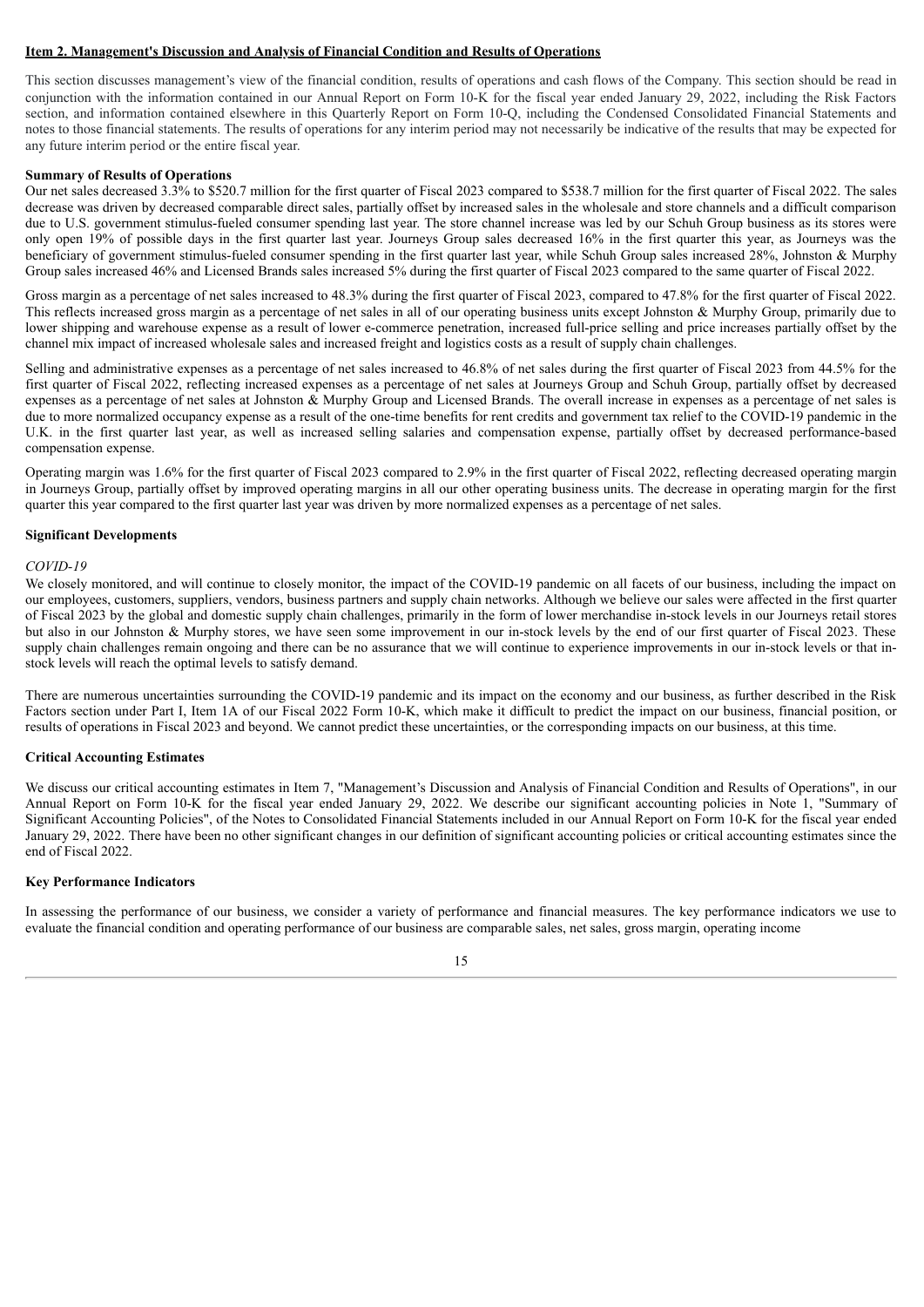and operating margin. These key performance indicators should not be considered superior to, as a substitute for or as an alternative to, and should be considered in conjunction with, the U.S. GAAP financial measures presented herein. These measures may not be comparable to similarly-titled performance indicators used by other companies.

# **Comparable Sales**

We consider comparable sales to be an important indicator of our current performance, and investors may find it useful as such. Comparable sales results are important to achieve leveraging of our costs, including occupancy, selling salaries, depreciation, etc. Comparable sales also have a direct impact on our total net revenue, cash and working capital. We define "comparable sales" as sales from stores open longer than one year, beginning with the first day a store has comparable sales (which we refer to as "same store sales"), and sales from websites operated longer than one year and direct mail catalog sales (which we refer to in this report as "comparable direct sales"). Temporarily closed stores are excluded from the comparable sales calculation if closed for more than seven days. Expanded stores are excluded from the comparable sales calculation until the first day an expanded store has comparable prior year sales. Current year foreign exchange rates are applied to both current year and prior year comparable sales to achieve a consistent basis for comparison. We have not disclosed comparable sales for the first three months of Fiscal 2023, as we believe that overall sales is a more meaningful metric during this period due to the impact of the COVID-19 pandemic and related extensive store closures during the first quarter of Fiscal 2022.

# **Results of Operations – First Quarter of Fiscal 2023 Compared to First Quarter of Fiscal 2022**

Our net sales in the first quarter of Fiscal 2023 decreased 3.3% to \$520.7 million compared to \$538.7 million in the first quarter of Fiscal 2022. The sales decrease was driven by decreased comparable direct sales, partially offset by increased sales in the wholesale and store channels and a difficult comparison due to U.S. government stimulus-fueled consumer spending last year. The store channel increase was led by our Schuh Group business as its stores were only open 19% of possible days in the first quarter of Fiscal 2022 versus 100% of possible days in the first quarter of Fiscal 2023.

Gross margin decreased 2.4% to \$251.4 million in the first quarter of Fiscal 2023 from \$257.7 million in the first quarter of Fiscal 2022 but increased as a percentage of net sales from 47.8% to 48.3%, reflecting increased gross margin as a percentage of net sales in all of our operating business units except Johnston & Murphy Group, primarily due to lower shipping and warehouse expense as a result of lower e-commerce penetration, increased full-price selling and price increases, partially offset by the channel mix impact of increased wholesale sales and increased freight and logistics costs as a result of supply chain challenges.

Selling and administrative expenses in the first quarter of Fiscal 2023 increased 1.7% and increased as a percentage of net sales from 44.5% to 46.8%, reflecting increased expenses as a percentage of net sales at Journeys Group and Schuh Group, partially offset by decreased expenses as a percentage of net sales at Johnston & Murphy Group and Licensed Brands. The overall increase in expenses as a percentage of net sales is due to more normalized occupancy expense as a result of the one-time benefits for rent credits and government tax relief related to the COVID-19 pandemic in the U.K. in the first quarter last year, as well as increased selling salaries and compensation expense, partially offset by decreased performance-based compensation expense. Explanations of the changes in results of operations are provided by business segment in discussions following these introductory paragraphs.

Earnings from continuing operations before income taxes ("pretax earnings") for the first quarter of Fiscal 2023 were \$7.9 million compared to \$14.8 million for the first quarter of Fiscal 2022. Pretax earnings for the first quarter of Fiscal 2023 included an asset impairment and other gain of \$0.3 million for a gain on the termination of the pension plan, partially offset by retail store asset impairments. Pretax earnings for the first quarter of Fiscal 2022 included asset impairments and other charges of \$2.7 million for professional fees related to the actions of an activist shareholder and retail store asset impairments.

We recorded an effective income tax rate of 36.7% and 40.1% in the first quarter of Fiscal 2023 and Fiscal 2022, respectively. The tax rate for the first quarter of Fiscal 2023 is lower than Fiscal 2022, reflecting a reduction in the amount of foreign losses for which we are unable to recognize a tax benefit.

Net earnings for the first quarter of Fiscal 2023 were \$4.9 million, or \$0.37 diluted earnings per share compared to \$8.9 million, or \$0.60 diluted earnings per share, for the first quarter of Fiscal 2022.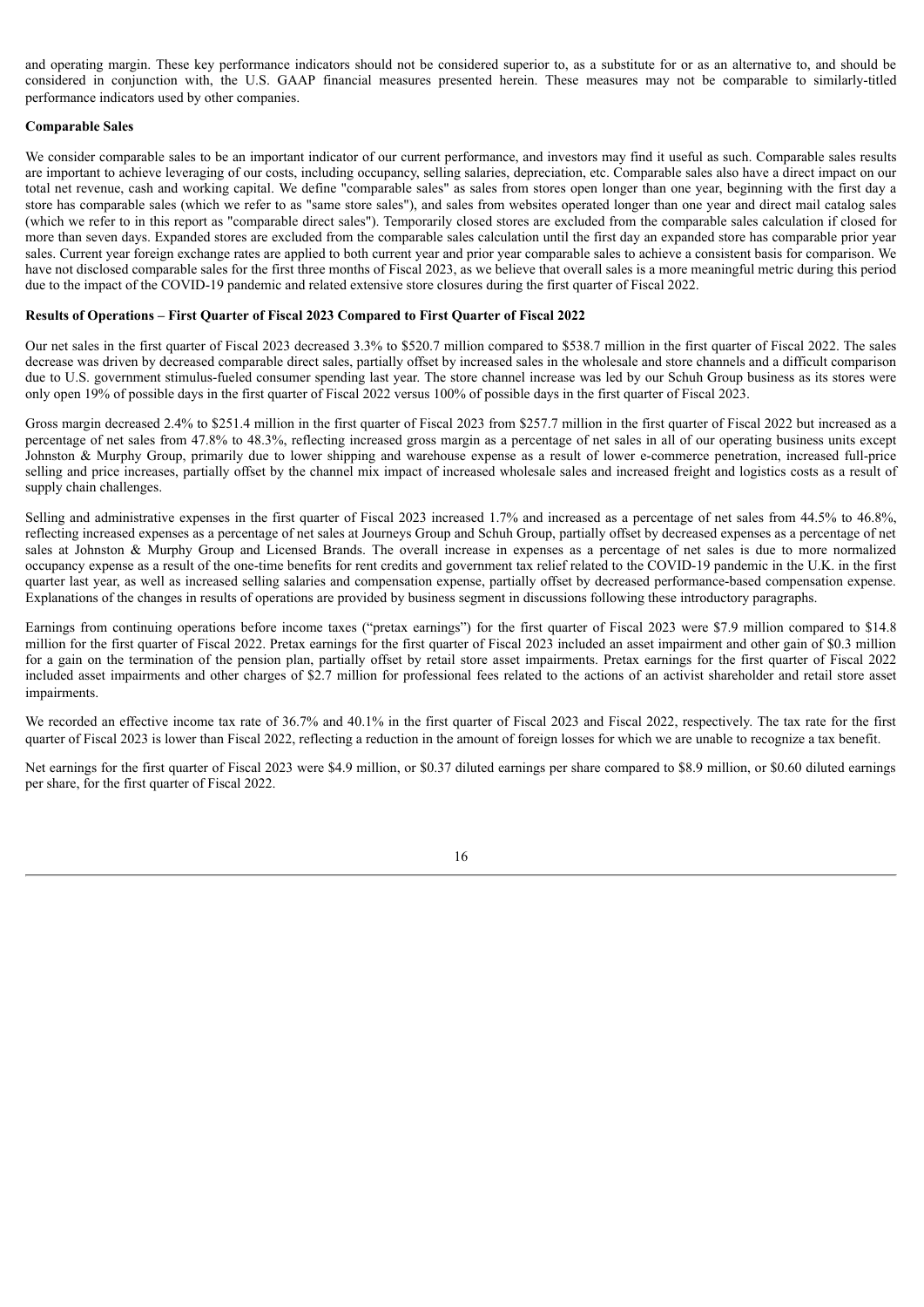|                  | <b>Three Months Ended</b> |  |             |               |
|------------------|---------------------------|--|-------------|---------------|
|                  |                           |  |             | $\frac{0}{0}$ |
|                  | April 30, 2022            |  | May 1, 2021 | Change        |
|                  | (dollars in thousands)    |  |             |               |
| Net sales        | 314,445                   |  | 376,548     | $(16.5)\%$    |
| Operating income | 14.930                    |  | 33,124      | $(54.9)\%$    |
| Operating margin | $4.7\%$                   |  | 8.8%        |               |

Net sales from Journeys Group decreased 16.5% to \$314.4 million for the first quarter of Fiscal 2023, compared to \$376.5 million for the first quarter of Fiscal 2022, primarily due to decreased store sales and decreased digital comparable growth. Journeys was the beneficiary of government stimulus-fueled consumer spending in the first quarter of Fiscal 2022 and experienced a lack of inventory in the first quarter this year to fill demand due to the impact of supply chain disruptions. Journeys Group operated 1,130 stores at the end of the first quarter of Fiscal 2023, including 229 Journeys Kidz stores, 47 Journeys stores in Canada and 36 Little Burgundy stores in Canada, compared to 1,143 stores at the end of the first quarter of last year, including 230 Journeys Kidz stores, 47 Journeys stores in Canada and 37 Little Burgundy stores in Canada.

Journeys Group had operating income of \$14.9 million for the first quarter of Fiscal 2023 compared to \$33.1 million for the first quarter of Fiscal 2022. The decrease of 54.9% in operating income for Journeys Group was due to (i) decreased net sales and (ii) increased selling and administrative expenses as a percentage of net sales reflecting the deleverage of expenses, especially occupancy and selling salaries, as a result of decreased revenue in the first quarter this year, partially offset by decreased performance-based compensation expense. Gross margin increased as a percentage of net sales in the first quarter of Fiscal 2023 compared to the first quarter of Fiscal 2022, reflecting lower shipping and warehouse expense.

*Schuh Group*

|                  | <b>Three Months Ended</b> |  |             |               |
|------------------|---------------------------|--|-------------|---------------|
|                  |                           |  |             | $\frac{0}{0}$ |
|                  | <b>April 30, 2022</b>     |  | May 1, 2021 | Change        |
|                  | (dollars in thousands)    |  |             |               |
| Net sales        | \$<br>88,159              |  | 68,711      | $28.3\%$      |
| Operating loss   | \$<br>(2,746)             |  | (3,847)     | 28.6%         |
| Operating margin | $(3.1)\%$                 |  | $(5.6)\%$   |               |

Net sales from Schuh Group increased 28.3% to \$88.2 million for the first quarter of Fiscal 2023 compared to \$68.7 million for the first quarter of Fiscal 2022, primarily due to increased store sales as Schuh stores were only open 19% of possible days in the first quarter of Fiscal 2022 versus 100% of possible days in the first quarter of Fiscal 2023, partially offset by decreased digital comparable sales and an unfavorable impact of \$4.7 million due to changes in foreign exchange rates. Schuh stores benefitted from pent up demand as the U.K. economy further re-opened this year and more people resumed normal pre-pandemic activities. Schuh Group operated 122 stores at the end of the first quarter of Fiscal 2023, compared to 123 stores at the end of the first quarter of Fiscal 2022.

Schuh Group had an operating loss of \$2.7 million for the first quarter of Fiscal 2023 compared to an operating loss of \$3.8 million for the first quarter of Fiscal 2022. The smaller loss this year reflects (i) increased net sales and (ii) increased gross margin as a percentage of net sales, reflecting decreased shipping and warehouse expense and less promotional activity in the first quarter of Fiscal 2023. Selling and administrative expenses increased as a percentage of net sales for the first quarter of Fiscal 2023 compared to the first quarter of Fiscal 2022, reflecting more normalized occupancy expense due to the one-time benefits for rent credits and government property tax relief and other government relief related to the COVID-19 pandemic in the U.K. in the first quarter last year, as well as increased selling salaries, partially offset by decreased marketing expense.

#### *Johnston & Murphy Group*

|                         | <b>Three Months Ended</b> |  |             |               |
|-------------------------|---------------------------|--|-------------|---------------|
|                         |                           |  |             | $\frac{0}{0}$ |
|                         | <b>April 30, 2022</b>     |  | May 1, 2021 | Change        |
|                         | (dollars in thousands)    |  |             |               |
| Net sales               | \$<br>71.016              |  | 48.762      | $45.6\%$      |
| Operating income (loss) | 550                       |  | (3,180)     | NΜ            |
| Operating margin        | $0.8\%$                   |  | $(6.5)\%$   |               |

Johnston & Murphy Group net sales increased 45.6% to \$71.0 million for the first quarter of Fiscal 2023 from \$48.8 million for the first quarter of Fiscal 2022, primarily due to increased store sales, wholesale sales and e-commerce sales, despite lower in-stock inventory levels this year.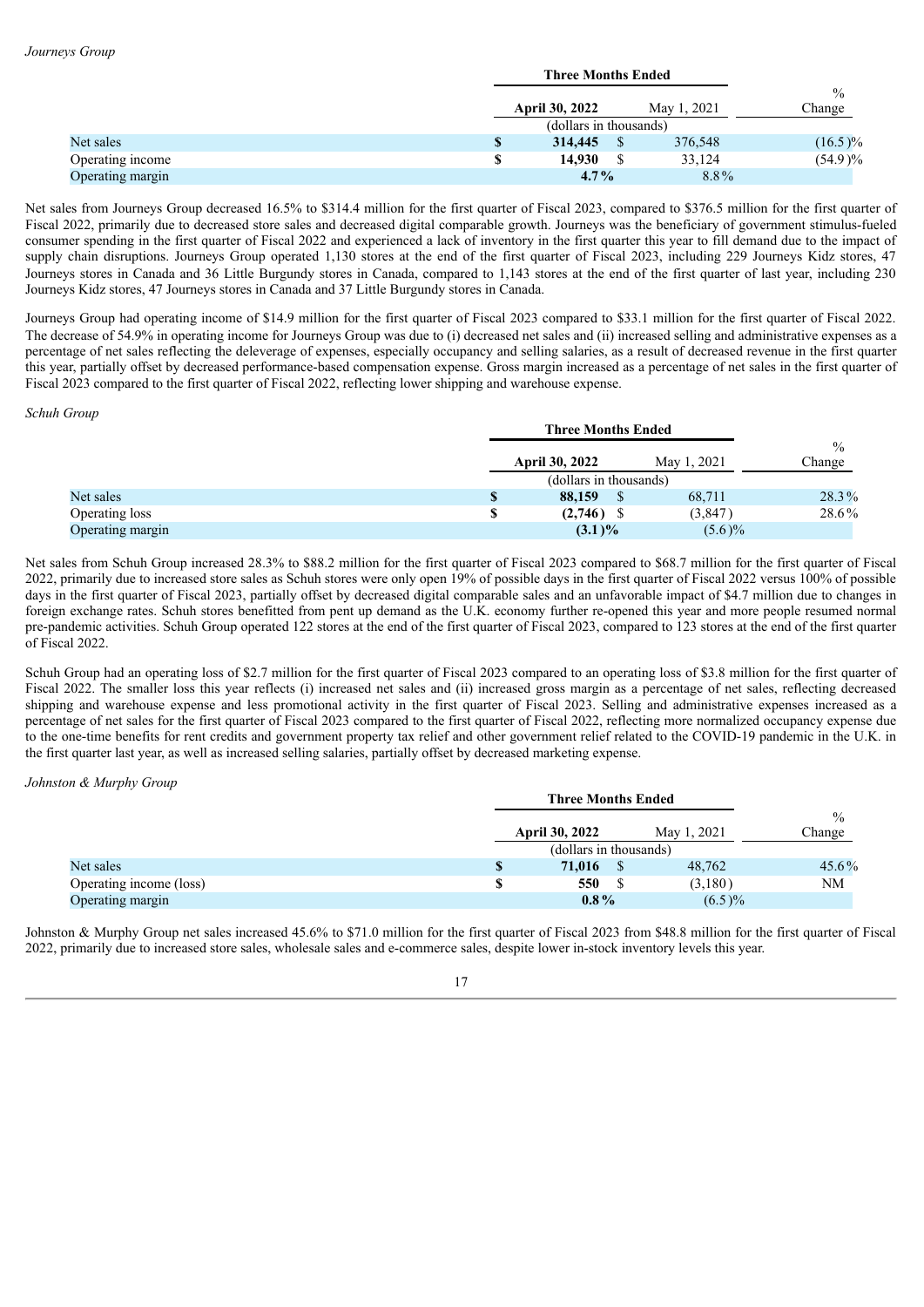Johnston & Murphy has repositioned its brand to offer more casual and comfortable footwear and apparel in this post-pandemic environment, which in addition to recovery from the pandemic, has fueled top line growth. Retail operations accounted for 70.5% of Johnston & Murphy Group's sales in the first quarter of Fiscal 2023, down from 74.5% in the first quarter of Fiscal 2022. The store count for Johnston & Murphy retail operations at the end of the first quarter of Fiscal 2023 was 162 stores, including seven stores in Canada, compared to 178 stores, including eight stores in Canada, at the end of the first quarter of Fiscal 2022.

Johnston & Murphy Group operating income of \$0.6 million for the first quarter of Fiscal 2023 improved \$3.7 million compared to an operating loss of \$3.2 million in the first quarter of Fiscal 2022. The increase was primarily due to (i) increased net sales and (ii) decreased selling and administrative expenses as a percentage of net sales due to greater leverage of expenses as a result of revenue growth, partially offset by increased bad debt expense. Gross margin as a percentage of net sales decreased for the first quarter of Fiscal 2023 compared to the first quarter of Fiscal 2022 reflecting increased airfreight costs and the channel mix of more wholesale sales, partially offset by price increases, decreased retail markdowns and decreased shipping and warehouse expense.

#### *Licensed Brands*

|                  | <b>Three Months Ended</b> |  |             |               |
|------------------|---------------------------|--|-------------|---------------|
|                  |                           |  |             | $\frac{0}{0}$ |
|                  | April 30, 2022            |  | May 1, 2021 | Change        |
|                  | (dollars in thousands)    |  |             |               |
| Net sales        | 47,128                    |  | 44,674      | $5.5\%$       |
| Operating income | 3,793                     |  | 2,561       | 48.1%         |
| Operating margin | $8.0\%$                   |  | $5.7\%$     |               |

Licensed Brands' net sales increased 5.5% to \$47.1 million for the first quarter of Fiscal 2023, from \$44.7 million for the first quarter of Fiscal 2022, primarily reflecting the growth in the portfolio as a result of the selling, product and sourcing capabilities gained through an acquisition in late Fiscal 2020.

Licensed Brands' operating income was \$3.8 million for the first quarter of Fiscal 2023 compared to \$2.6 million in the first quarter of Fiscal 2022. The 48.1% increase in operating income was primarily due to (i) increased net sales, (ii) increased gross margin as a percentage of net sales as increased freight and logistics costs were more than offset by fewer closeout sales as compared to last year and (iii) decreased selling and administrative expenses as a percentage of net sales reflecting leverage of expenses as a result of a favorable sales mix, partially offset by increased bad debt expense.

#### *Corporate, Interest Expenses and Other Charges*

Corporate and other expense for the first quarter of Fiscal 2023 was \$8.3 million compared to \$13.1 million for the first quarter of Fiscal 2022. Corporate expense in the first quarter of Fiscal 2023 included a gain of \$0.3 million in asset impairment and other charges from a gain on the termination of the pension plan, partially offset by retail store asset impairments. Corporate expense in the first quarter of Fiscal 2022 included a \$2.7 million charge in asset impairment and other charges for professional fees related to the actions of an activist shareholder and retail store asset impairments. The corporate expense decrease, excluding asset impairment and other charges, primarily reflected decreased performance-based compensation expense.

Net interest expense decreased to \$0.3 million for the first quarter of Fiscal 2023 compared to net interest expense of \$0.7 million for the first quarter of Fiscal 2022 primarily reflecting decreased average borrowings in the first quarter this year.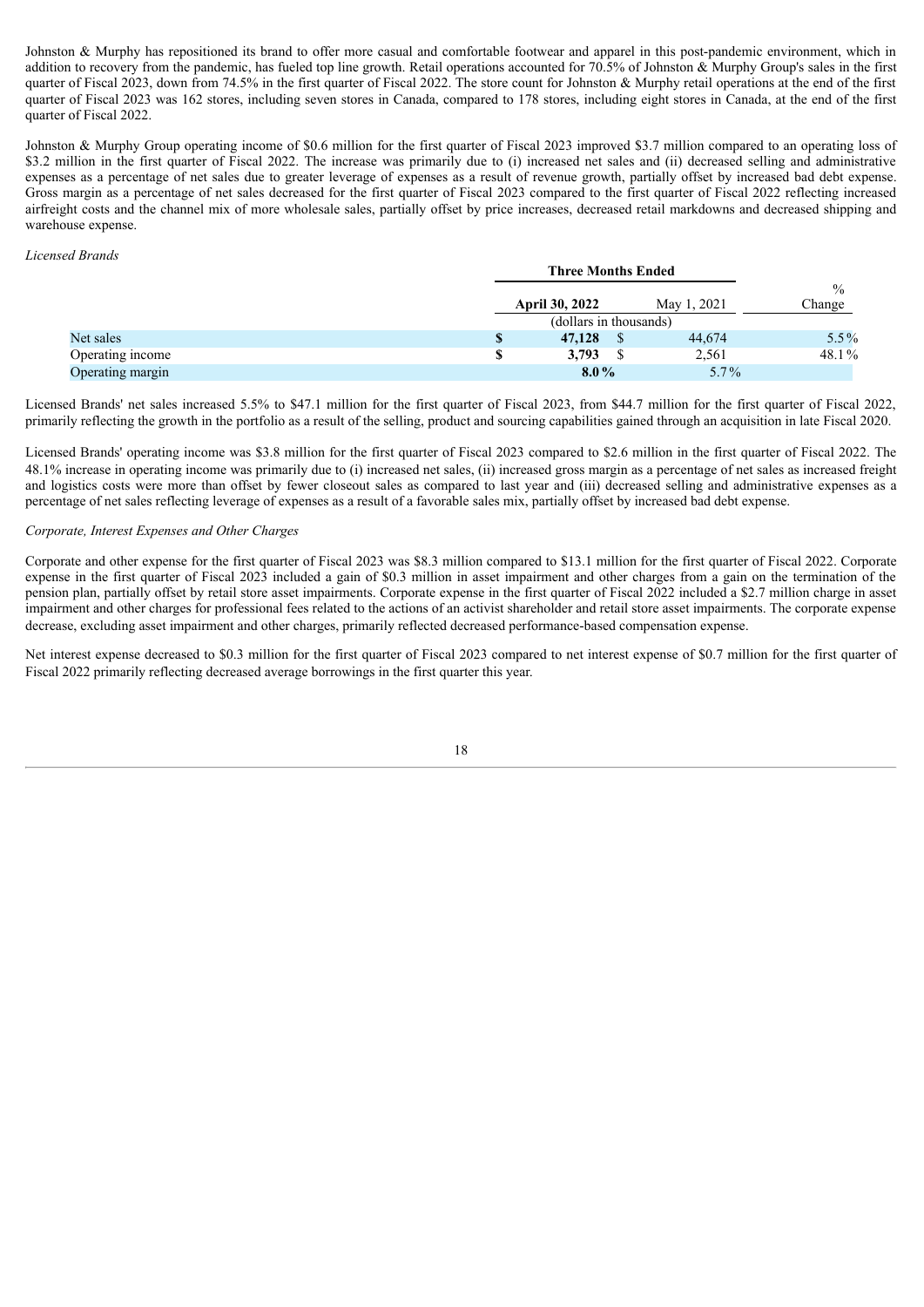# **Liquidity and Capital Resources**

# *Working Capital*

Our business is seasonal, with our investment in inventory and accounts receivable normally reaching peaks in the spring and fall of each year. Historically, cash flows from operations typically have been generated principally in the fourth quarter of each fiscal year.

|                                                      | <b>Three Months Ended</b> |  |             |  |            |  |  |  |  |
|------------------------------------------------------|---------------------------|--|-------------|--|------------|--|--|--|--|
|                                                      |                           |  |             |  | Increase   |  |  |  |  |
| Cash flow changes:                                   | <b>April 30, 2022</b>     |  | May 1, 2021 |  | (Decrease) |  |  |  |  |
| (in millions)                                        |                           |  |             |  |            |  |  |  |  |
| Net cash provided by (used in) operating activities  | S<br>(92.1)               |  | 44.2        |  | (136.3)    |  |  |  |  |
| Net cash used in investing activities                | (15.4)                    |  | (12.1)      |  | (3.3)      |  |  |  |  |
| Net cash provided by (used in) financing activities  | (11.3)                    |  | 10.5        |  | (21.8)     |  |  |  |  |
| Effect of foreign exchange rate fluctuations on cash | (1.1)                     |  | 0.4         |  | (1.5)      |  |  |  |  |
| Net increase (decrease) in cash and cash equivalents | (119.9)                   |  | 43.0        |  | (162.9)    |  |  |  |  |

Reasons for the major variances in cash used in the table above are as follows:

Cash used in operating activities was \$136.3 million higher for the first three months of Fiscal 2023 compared to the first three months of Fiscal 2022, reflecting primarily the following factors:

- a \$117.6 million decrease in cash flow from changes in inventory, primarily reflecting increased inventory growth in all of business units in the first three months of Fiscal 2023 as we continue to rebuild inventory following the significant supply chain disruptions resulting from the pandemic;
- a \$78.0 million decrease in cash flow from changes in other accrued liabilities, primarily reflecting the payment of Fiscal 2022 performance-based compensation accruals in the first three months of Fiscal 2023 and much lower performance-based compensation accruals for the first three months of Fiscal 2023 compared to Fiscal 2022; and
- a \$16.2 million decrease in cash flow from changes in prepaids and other current assets, primarily reflecting increased prepaid rent in the first three months of Fiscal 2023 and the decrease in prepaid income taxes was much lower in the first three months of Fiscal 2023 compared to the decrease in prepaid income taxes in the first three months of Fiscal 2022; partially offset by
- a \$77.3 million increase in cash flow from changes in accounts payable, primarily reflecting changes in buying patterns in the first three months of Fiscal 2023.

Cash used in investing activities was \$3.3 million higher for the first three months of Fiscal 2023 as compared to the first three months of Fiscal 2022 reflecting increased capital expenditures primarily related to the new headquarters building.

Cash used in financing activities was \$21.8 million higher for the first three months of Fiscal 2023 as compared to the first three months of Fiscal 2022 reflecting share repurchases this year and the payment of Fiscal 2022 share repurchase accruals in the first three months of Fiscal 2023 along with decreased borrowings this year compared to the same period last year.

# *Sources of Liquidity and Future Capital Needs*

We have three principal sources of liquidity: cash flow from operations, cash and cash equivalents on hand and our credit facilities discussed in Item 8, Note 9, "Long-Term Debt", to our Consolidated Financial Statements included in our Annual Report on Form 10-K for Fiscal 2022.

As of April 30, 2022, we have borrowed \$14.7 million (£11.7 million) under our Credit Facility. We were in compliance with all the relevant terms and conditions of the Credit Facility and Facility Letter as of April 30, 2022.

We believe that cash on hand, cash provided by operations and borrowings under our amended Credit Facility and the Schuh Facility Letter will be sufficient to support our liquidity needs in Fiscal 2023 and the foreseeable future.

During the remainder of Fiscal 2023, we expect our primary cash requirements to be directed towards funding operating activities, including the acquisition of inventory, and other working capital obligations including those related to taxes. Given the continued uncertainty and the potential impact on consumer spending from the COVID-19 pandemic and recent geopolitical events, we believe it is prudent to maintain higher than usual cash balances to support potential disruptions in cash flow. While the timing and amount of any common stock repurchases will depend on a variety of factors including price, corporate and regulatory requirements, capital availability and other market conditions, we will also consider returning cash to our shareholders through opportunistic share repurchases pursuant to our repurchase authorization described in more detail below.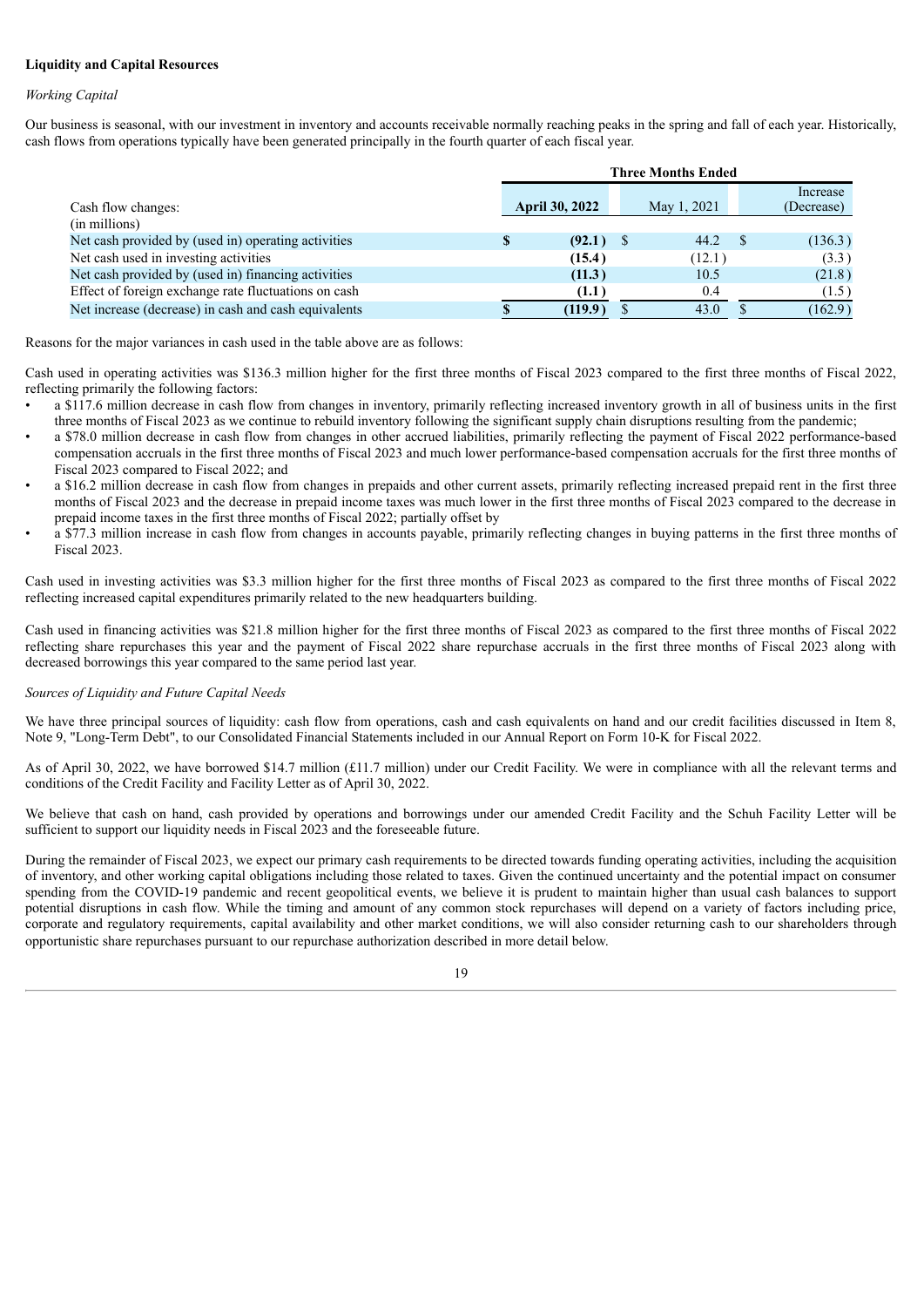In the fourth quarter of Fiscal 2021, we implemented tax strategies allowed under the 5-year carryback provisions in the CARES Act which we believed would generate approximately \$55 million of net tax refunds. We received approximately \$26 million of such refunds in Fiscal 2022. We expect to receive the balance in Fiscal 2023.

# *Contractual Obligations*

Our contractual obligations at April 30, 2022 decreased 7% compared to January 29, 2022, primarily due to decreased operating lease obligations and longterm debt, partially offset by increased purchase obligations.

We do not currently have any longer-term capital expenditures or other cash requirements other than as set forth above and in the contractual obligations table as disclosed in Item 7 of our Fiscal 2022 Form 10-K. We also do not currently have any off-balance sheet arrangements.

# *Capital Expenditures*

Total capital expenditures in Fiscal 2023 are expected to be approximately \$50 million to \$55 million of which approximately 56% is for new stores and remodels and 44% is for computer hardware, software and warehouse enhancements for initiatives to drive traffic and omni-channel capabilities. Planned capital expenditures excludes approximately \$11 million, or \$9 million net of tenant allowances, for the new corporate headquarters building.

#### *Common Stock Repurchases*

We repurchased 102,895 shares during the first quarter of Fiscal 2023 at a cost of \$6.5 million, or \$63.17 per share. There were \$4.8 million share repurchases accrued in the fourth quarter of Fiscal 2022 included on the Condensed Consolidated Statements of Cash Flows for the three months ended April 30, 2022. We have \$100.3 million remaining as of April 30, 2022 under our expanded share repurchase authorization announced in February 2022. We did not repurchase any shares during the first quarter of Fiscal 2022. During the second quarter of Fiscal 2023, through June 8, 2022, we have repurchased 175,000 shares at a cost of \$10.1 million, or \$57.94 per share.

# **Environmental and Other Contingencies**

We are subject to certain loss contingencies related to environmental proceedings and other legal matters, including those disclosed in Item 1, Note 8, "Legal Proceedings", to our Condensed Consolidated Financial Statements included in this Quarterly Report on Form 10-Q.

# **New Accounting Pronouncements**

Descriptions of recently issued accounting pronouncements, if any, and the accounting pronouncements adopted by us during the first quarter of Fiscal 2023 are included in Note 1 to our Condensed Consolidated Financial Statements included in this Quarterly Report on Form 10-Q.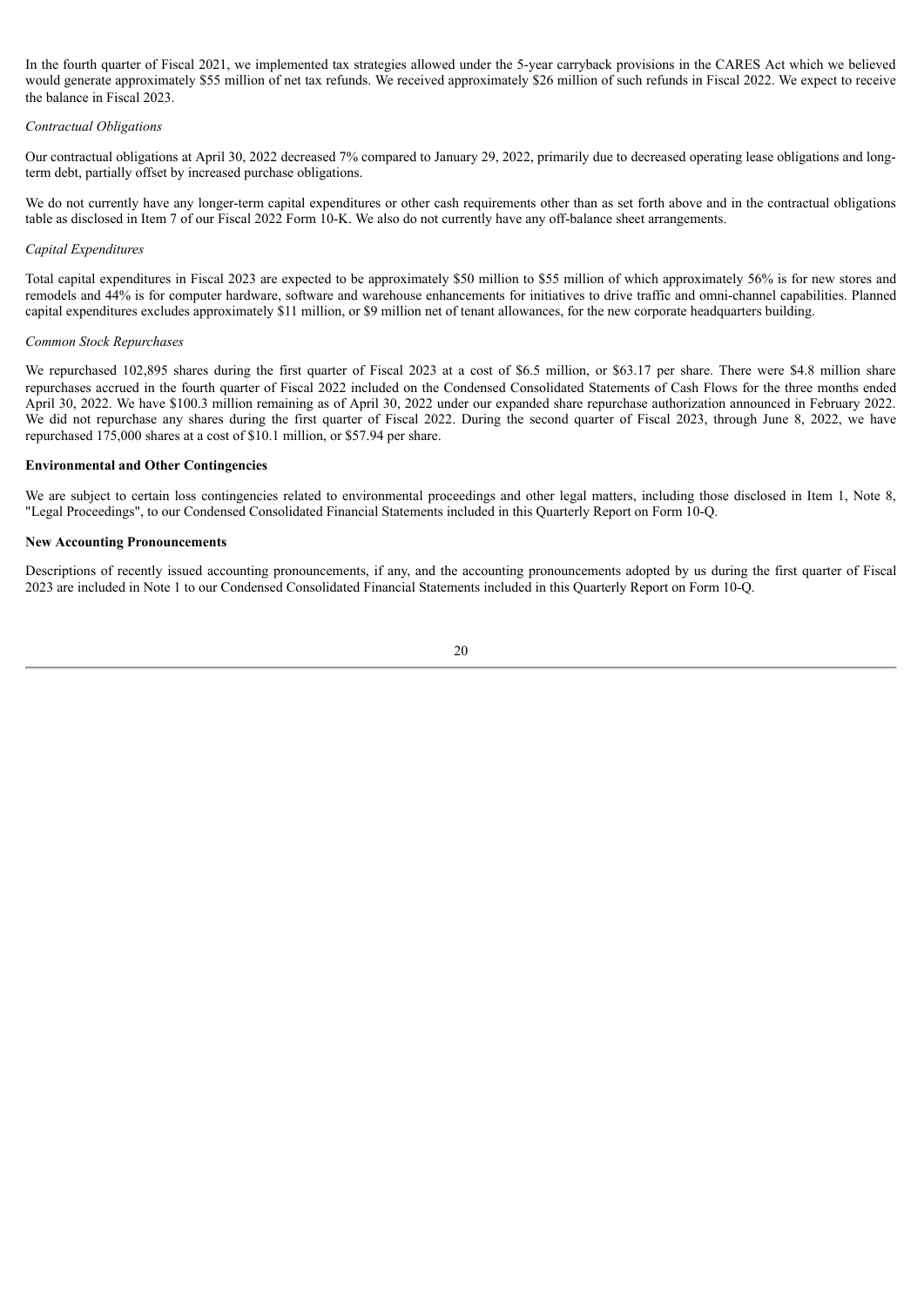# <span id="page-20-0"></span>**Item 3. Quantitative and Qualitative Disclosures about Market Risk**

We incorporate by reference the information regarding market risk appearing in Item 7, "Management's Discussion and Analysis of Financial Condition and Results of Operations" under the heading "Financial Market Risk" in our Annual Report on Form 10-K for the fiscal year ended January 29, 2022. There have been no material changes to our exposure to market risks from those disclosed in the Form 10-K.

# <span id="page-20-1"></span>**Item 4. Controls and Procedures**

# *Evaluation of Disclosure Controls and Procedures*

We have established disclosure controls and procedures designed to ensure that information required to be disclosed by us, including our consolidated subsidiaries, in the reports we file or submit under the Securities Exchange Act of 1934, as amended (the "Exchange Act"), is made known to the officers who certify our financial reports and to other members of senior management. Any controls and procedures, no matter how well designed and operated, can provide only reasonable assurance of achieving desired objectives.

Based on their evaluation as of April 30, 2022, the principal executive officer and principal financial officer of the Company have concluded that our disclosure controls and procedures (as defined in Rules 13a-15(e) and 15d-15(e) promulgated under the Exchange Act) were effective to ensure that the information required to be disclosed by us in the reports that we file or submit under the Exchange Act is (i) recorded, processed, summarized and reported within time periods specified in SEC rules and forms and (ii) accumulated and communicated to our management, including our principal executive officer and principal financial officer, to allow timely decisions regarding required disclosure.

# *Changes in Internal Control Over Financial Reporting*

There were no changes in our internal control over financial reporting that occurred during our first quarter of Fiscal 2023 that have materially affected, or are reasonably likely to materially affect, our internal control over financial reporting.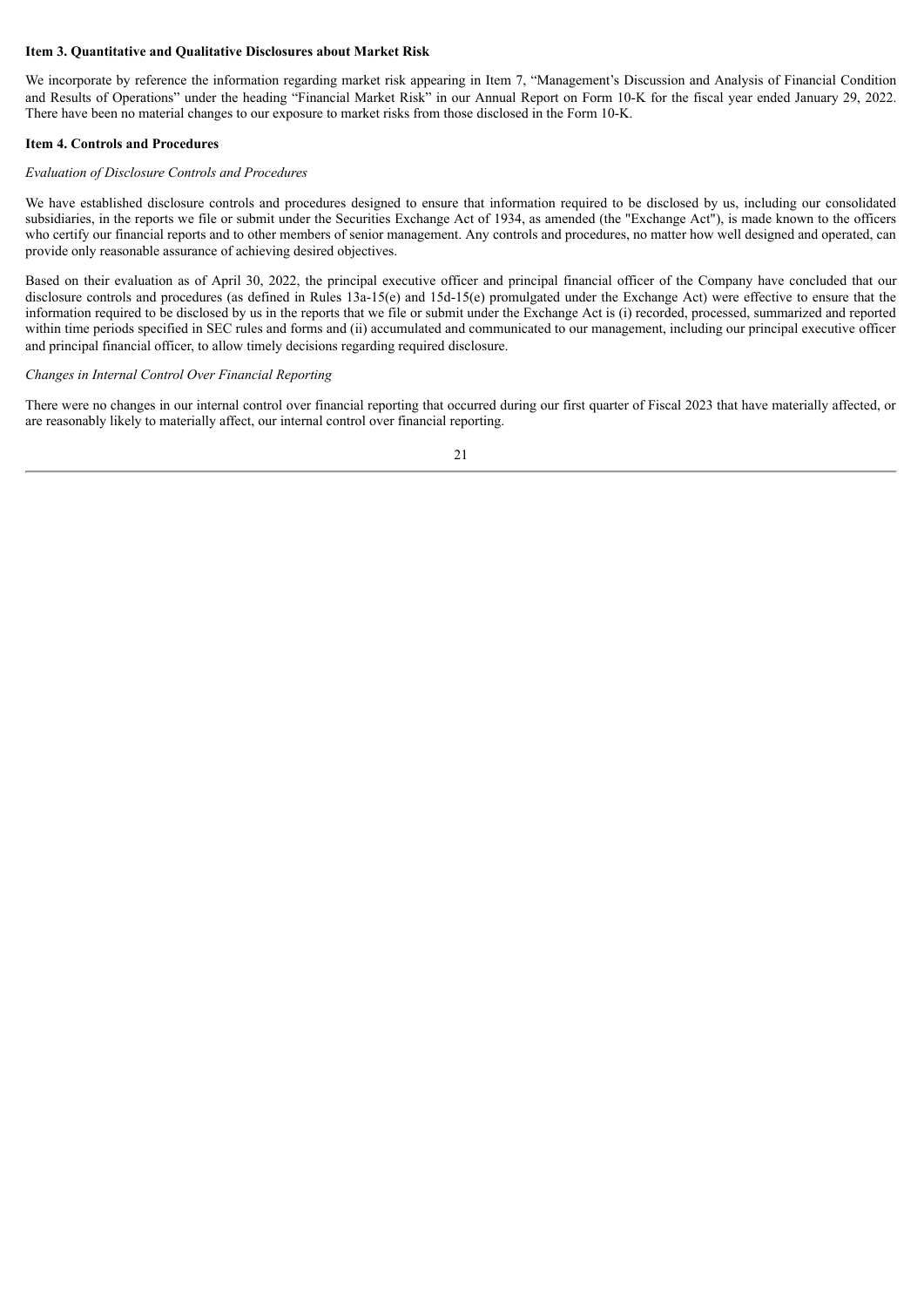# **PART II - OTHER INFORMATION**

#### <span id="page-21-1"></span><span id="page-21-0"></span>**Item 1. Legal Proceedings**

We incorporate by reference the information regarding legal proceedings in Item 1, Note 8, "Legal Proceedings", to our Condensed Consolidated Financial Statements included in this Quarterly Report on Form 10-Q.

# <span id="page-21-2"></span>**Item 1A. Risk Factors**

You should carefully consider the risk factors discussed in Part I, "Item 1A. Risk Factors" in the Annual Report on Form 10-K for the fiscal year ended January 29, 2022, and in the Quarterly Report on Form 10-Q for the quarter ended April 30, 2022 (the "Quarterly Report"), which could materially affect our business, financial condition or future results. The risks described in this report, in our Annual Report and the Quarterly Report are not the only risks facing our Company. Additional risks and uncertainties not currently known to us or that we currently deem to be immaterial also may materially adversely affect our business, financial condition and/or operating results.

# <span id="page-21-3"></span>**Item 2. Unregistered Sales of Equity Securities and Use of Proceeds**

Repurchases (shown in thousands except share and per share amounts):

# **ISSUER PURCHASES OF EQUITY SECURITIES**

| Period                            | (a) Total<br>Number of<br><b>Shares</b><br>Purchased | (b) Average<br>Price<br>Paid<br>per Share | (c) Total<br>Number of<br><b>Shares</b><br>Purchased<br>as Part<br>of Publicly<br>Announced<br>Plans or<br>Programs |               | (d) Maximum<br>Number<br>(or Approximate<br>Dollar Value)<br>of Shares that<br>May Yet Be<br>Purchased<br>Under the<br>Plans or<br>Programs |
|-----------------------------------|------------------------------------------------------|-------------------------------------------|---------------------------------------------------------------------------------------------------------------------|---------------|---------------------------------------------------------------------------------------------------------------------------------------------|
| February 2022                     |                                                      |                                           |                                                                                                                     |               |                                                                                                                                             |
| 1-30-22 to 2-26-22 <sup>(1)</sup> | 102,895                                              | \$<br>63.17                               | 102,895                                                                                                             | \$            | 100,326                                                                                                                                     |
|                                   |                                                      |                                           |                                                                                                                     |               |                                                                                                                                             |
| March 2022                        |                                                      |                                           |                                                                                                                     |               |                                                                                                                                             |
| 2-27-22 to 3-26-22                | $\hspace{0.1mm}-\hspace{0.1mm}$                      | \$                                        | $\overbrace{\phantom{13333}}$                                                                                       | <sup>\$</sup> |                                                                                                                                             |
|                                   |                                                      |                                           |                                                                                                                     |               |                                                                                                                                             |
| April 2022                        |                                                      |                                           |                                                                                                                     |               |                                                                                                                                             |
| 3-27-22 to 4-30-22                | $\hspace{0.05cm}$                                    | \$                                        |                                                                                                                     | <sup>\$</sup> |                                                                                                                                             |
|                                   |                                                      |                                           |                                                                                                                     |               |                                                                                                                                             |
| Total                             | 102,895                                              | \$<br>63.17                               | 102,895                                                                                                             | \$            | 100,326                                                                                                                                     |

 $<sup>(1)</sup>$  Share repurchases were made pursuant to a \$100.0 million share repurchase program approved by the Board of Directors in September 2019. In</sup> February 2022, the Board of Directors approved an additional \$100.0 million be added to the prior authorization. We expect to implement the balance of the repurchase program through purchases made from time to time either in the open market or through private transactions, in accordance with the regulations of the SEC and other applicable legal requirements.

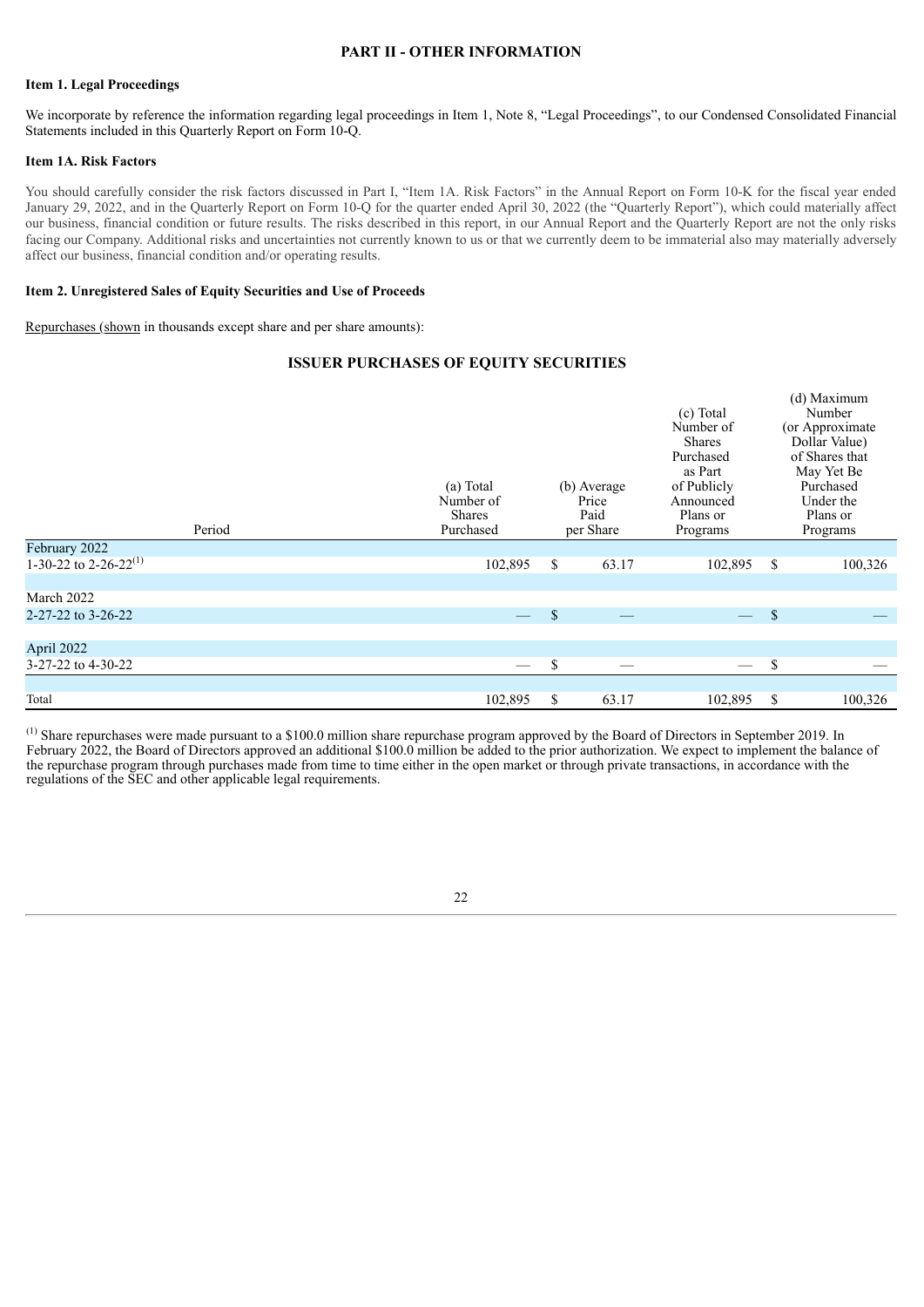# <span id="page-22-0"></span>**Item 6. Exhibits**

# **Exhibit Index**

| (31.1)  | Certification of the Chief Executive Officer Pursuant to Section 302 of the Sarbanes-Oxley Act of 2002.                                                                   |
|---------|---------------------------------------------------------------------------------------------------------------------------------------------------------------------------|
| (31.2)  | Certification of the Chief Financial Officer Pursuant to Section 302 of the Sarbanes-Oxley Act of 2002.                                                                   |
| (32.1)  | Certification of the Chief Executive Officer Pursuant to 18 U.S.C. Section 1350, as Adopted Pursuant to Section 906 of the Sarbanes-<br>Oxley Act of 2002.                |
| (32.2)  | Certification of the Chief Financial Officer Pursuant to 18 U.S.C. Section 1350, as Adopted Pursuant to Section 906 of the Sarbanes-<br>Oxley Act of 2002.                |
| 101.INS | Inline XBRL Instance Document (The instance document does not appear in the Interactive Data File because its XBRL tags are<br>embedded within the Inline XBRL document.) |
| 101.SCH | Inline XBRL Taxonomy Extension Schema Document                                                                                                                            |
| 101.CAL | Inline XBRL Taxonomy Extension Calculation Linkbase Document                                                                                                              |
| 101.DEF | Inline XBRL Taxonomy Extension Definition Linkbase Document                                                                                                               |
| 101.LAB | Inline XBRL Taxonomy Extension Label Linkbase Document                                                                                                                    |
| 101.PRE | Inline XBRL Taxonomy Extension Presentation Linkbase Document                                                                                                             |
| 104     | Cover Page Interactive Data File (formatted as Inline XBRL and contained in Exhibit 101)                                                                                  |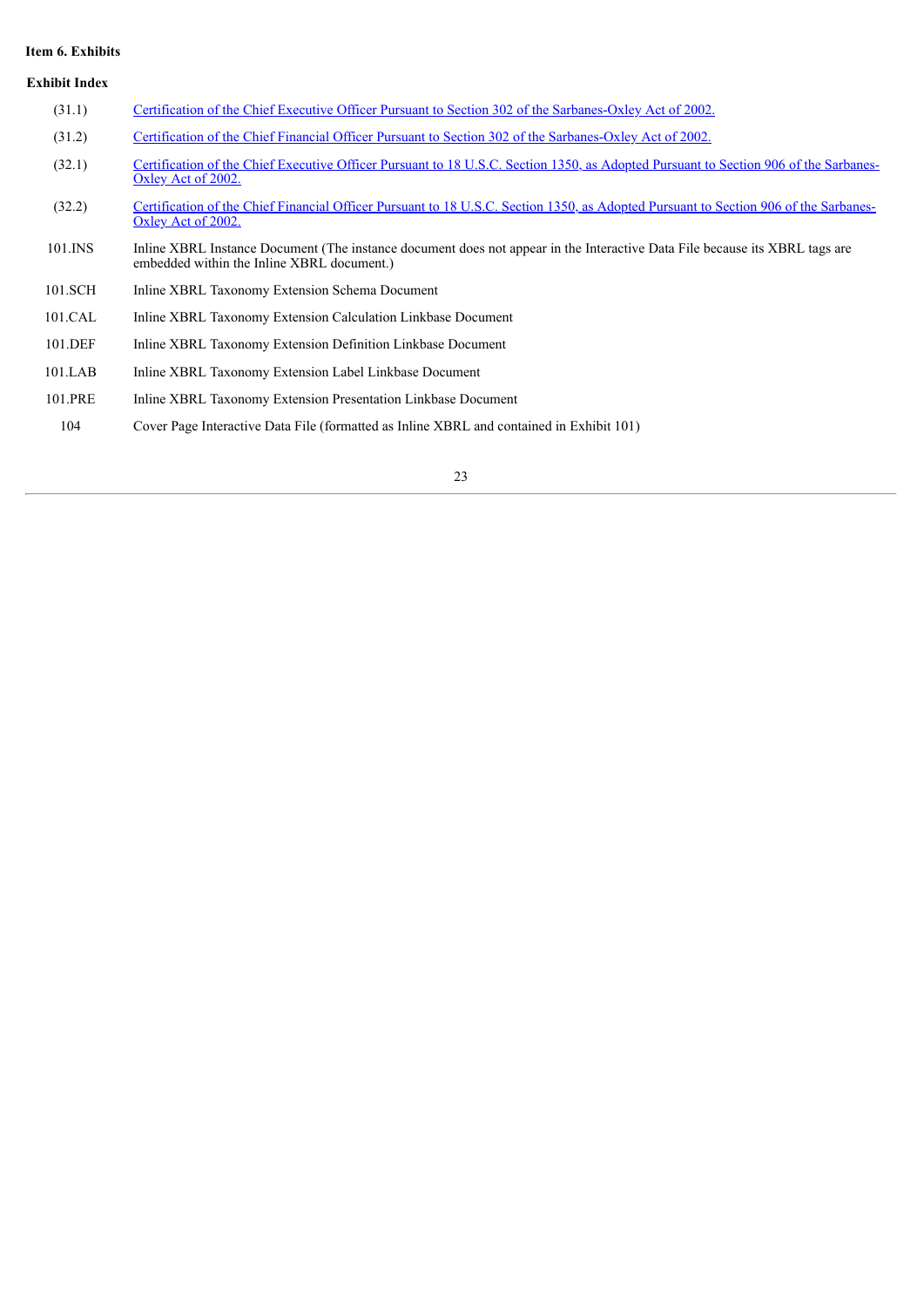# **SIGNATURE**

<span id="page-23-0"></span>Pursuant to the requirements of the Securities Exchange Act of 1934, the registrant has duly caused this report to be signed on its behalf by the undersigned thereunto duly authorized.

Genesco Inc.

By: /s/ Thomas A. George

Thomas A. George Senior Vice President - Finance and Chief Financial Officer

Date: June 9, 2022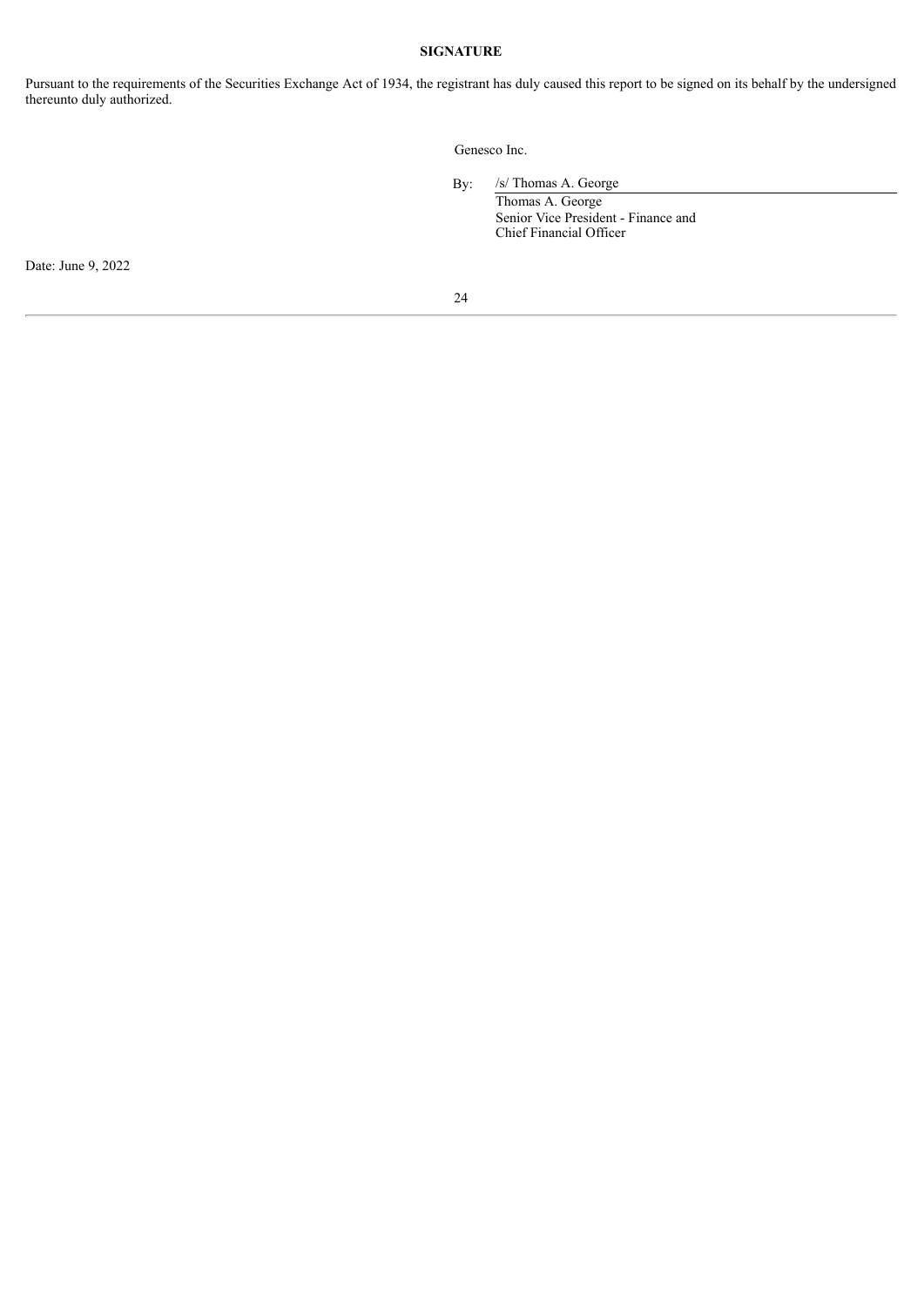# **CERTIFICATIONS**

<span id="page-24-0"></span>I, Mimi E. Vaughn, certify that:

1. I have reviewed this quarterly report on Form 10-Q of Genesco Inc.;

2. Based on my knowledge, this report does not contain any untrue statement of a material fact or omit to state a material fact necessary to make the statements made, in light of the circumstances under which such statements were made, not misleading with respect to the period covered by this report;

3. Based on my knowledge, the financial statements, and other financial information included in this report, fairly present in all material respects the financial condition, results of operations and cash flows of the registrant as of, and for, the periods presented in this report;

4. The registrant's other certifying officer(s) and I are responsible for establishing and maintaining disclosure controls and procedures (as defined in Exchange Act Rules 13a-15(e) and 15d-15(e)) and internal control over financial reporting (as defined in Exchange Act Rules 13a-15(f) and 15d-15(f)) for the registrant and have:

a) Designed such disclosure controls and procedures, or caused such disclosure controls and procedures to be designed under our supervision, to ensure that material information relating to the registrant, including its consolidated subsidiaries, is made known to us by others within those entities, particularly during the period in which this report is being prepared;

b) Designed such internal control over financial reporting, or caused such internal control over financial reporting to be designed under our supervision, to provide reasonable assurance regarding the reliability of financial reporting and the preparation of financial statements for external purposes in accordance with generally accepted accounting principles;

c) Evaluated the effectiveness of the registrant's disclosure controls and procedures and presented in this report our conclusions about the effectiveness of the disclosure controls and procedures, as of the end of the period covered by this report based on such evaluation; and

d) Disclosed in this report any change in the registrant's internal control over financial reporting that occurred during the registrant's most recent fiscal quarter (the registrant's fourth fiscal quarter in the case of an annual report) that has materially affected, or is reasonably likely to materially affect, the registrant's internal control over financial reporting; and

5. The registrant's other certifying officer(s) and I have disclosed, based on our most recent evaluation of internal control over financial reporting, to the registrant's auditors and the audit committee of the registrant's board of directors (or persons performing the equivalent functions):

a) All significant deficiencies and material weaknesses in the design or operation of internal control over financial reporting which are reasonably likely to adversely affect the registrant's ability to record, process, summarize and report financial information; and

b) Any fraud, whether or not material, that involves management or other employees who have a significant role in the registrant's internal control over financial reporting.

Date: June 9, 2022

/s/ Mimi E. Vaughn Mimi E. Vaughn Chief Executive Officer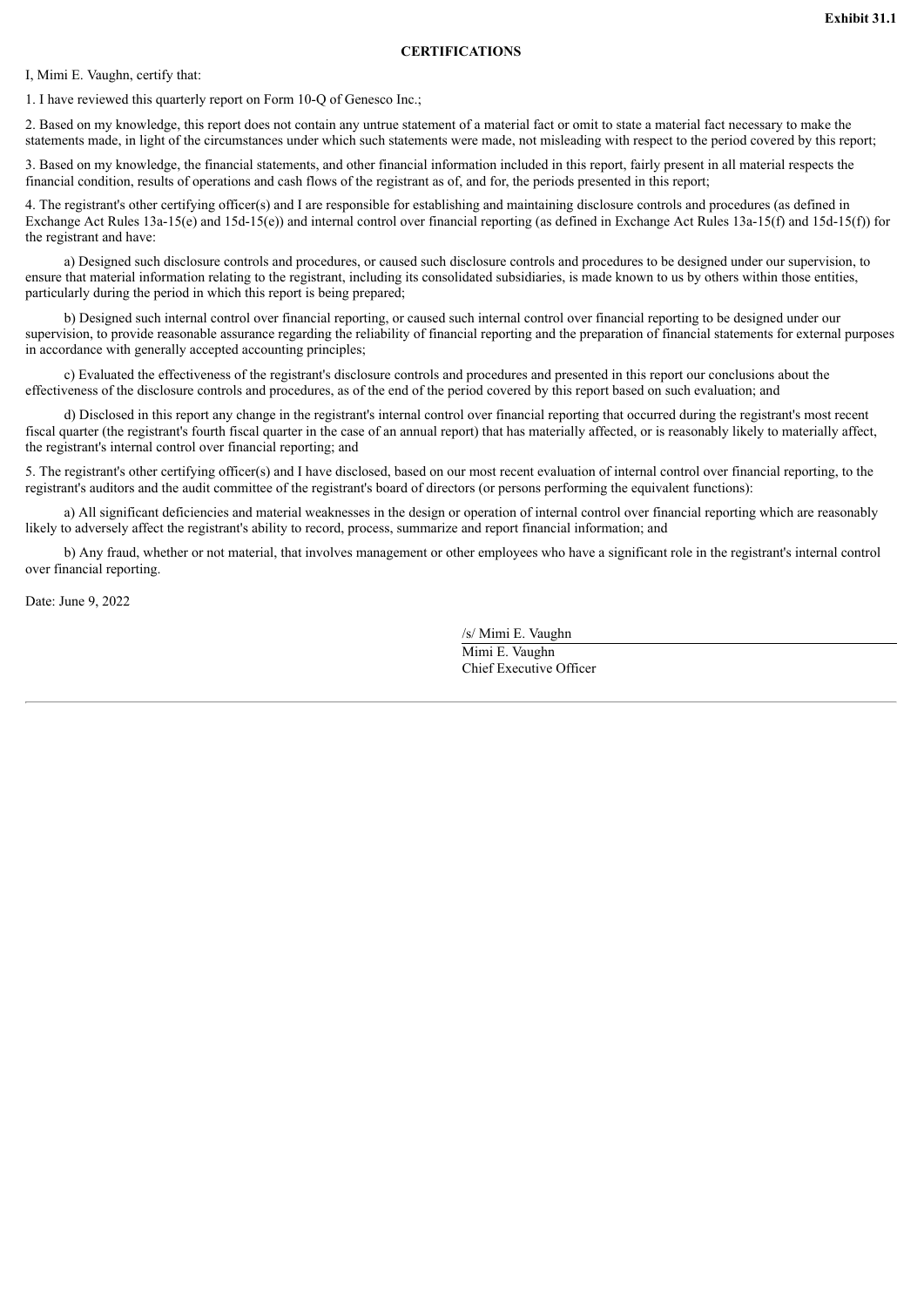# **CERTIFICATIONS**

<span id="page-25-0"></span>I, Thomas A. George, certify that:

1. I have reviewed this quarterly report on Form 10-Q of Genesco Inc.;

2. Based on my knowledge, this report does not contain any untrue statement of a material fact or omit to state a material fact necessary to make the statements made, in light of the circumstances under which such statements were made, not misleading with respect to the period covered by this report;

3. Based on my knowledge, the financial statements, and other financial information included in this report, fairly present in all material respects the financial condition, results of operations and cash flows of the registrant as of, and for, the periods presented in this report;

4. The registrant's other certifying officer(s) and I are responsible for establishing and maintaining disclosure controls and procedures (as defined in Exchange Act Rules 13a-15(e) and 15d-15(e)) and internal control over financial reporting (as defined in Exchange Act Rules 13a-15(f) and 15d-15(f)) for the registrant and have:

a) Designed such disclosure controls and procedures, or caused such disclosure controls and procedures to be designed under our supervision, to ensure that material information relating to the registrant, including its consolidated subsidiaries, is made known to us by others within those entities, particularly during the period in which this report is being prepared;

b) Designed such internal control over financial reporting, or caused such internal control over financial reporting to be designed under our supervision, to provide reasonable assurance regarding the reliability of financial reporting and the preparation of financial statements for external purposes in accordance with generally accepted accounting principles;

c) Evaluated the effectiveness of the registrant's disclosure controls and procedures and presented in this report our conclusions about the effectiveness of the disclosure controls and procedures, as of the end of the period covered by this report based on such evaluation; and

d) Disclosed in this report any change in the registrant's internal control over financial reporting that occurred during the registrant's most recent fiscal quarter (the registrant's fourth fiscal quarter in the case of an annual report) that has materially affected, or is reasonably likely to materially affect, the registrant's internal control over financial reporting; and

5. The registrant's other certifying officer(s) and I have disclosed, based on our most recent evaluation of internal control over financial reporting, to the registrant's auditors and the audit committee of the registrant's board of directors (or persons performing the equivalent functions):

a) All significant deficiencies and material weaknesses in the design or operation of internal control over financial reporting which are reasonably likely to adversely affect the registrant's ability to record, process, summarize and report financial information; and

b) Any fraud, whether or not material, that involves management or other employees who have a significant role in the registrant's internal control over financial reporting.

Date: June 9, 2022

/s/ Thomas A. George

Thomas A. George Senior Vice President - Finance and Chief Financial Officer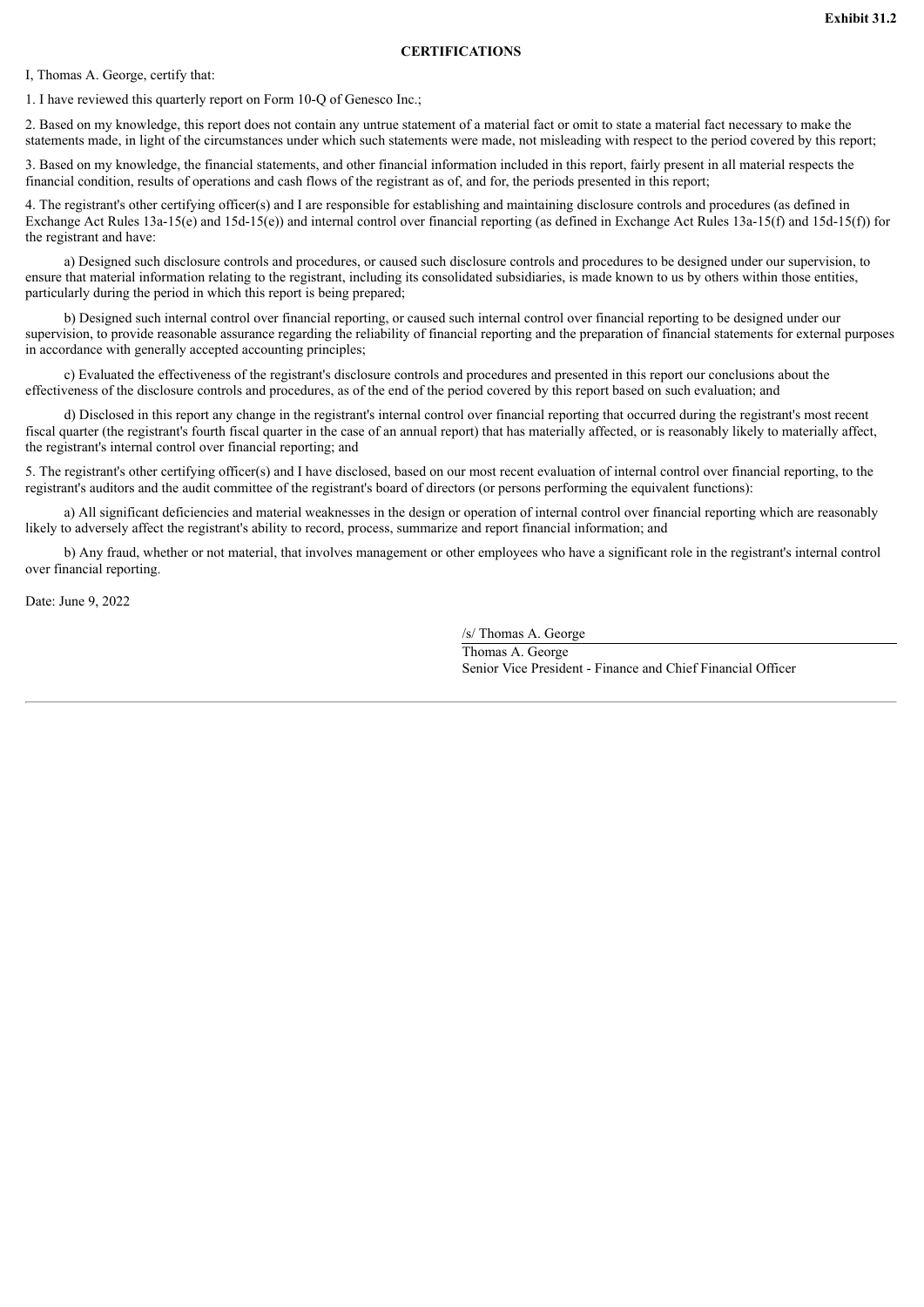# **CERTIFICATION PURSUANT TO 18 U.S.C. SECTION 1350, AS ADOPTED PURSUANT TO SECTION 906 OF THE SARBANES-OXLEY ACT OF 2002**

<span id="page-26-0"></span>In connection with the Quarterly Report of Genesco Inc. (the "Company") on Form 10-Q for the period ending April 30, 2022, as filed with the Securities and Exchange Commission on the date hereof (the "Report"), I, Mimi E. Vaughn, Chief Executive Officer of the Company, certify, pursuant to 18 U.S.C. Section 1350, as adopted pursuant to Section 906 of the Sarbanes-Oxley Act of 2002, that:

(1) The Report fully complies with the requirements of Section 13(a) or 15(d) of the Securities Exchange Act of 1934; and

(2) The information contained in the Report fairly presents, in all material respects, the financial condition and results of operations of the Company.

/s/ Mimi E. Vaughn Mimi E. Vaughn Chief Executive Officer June 9, 2022